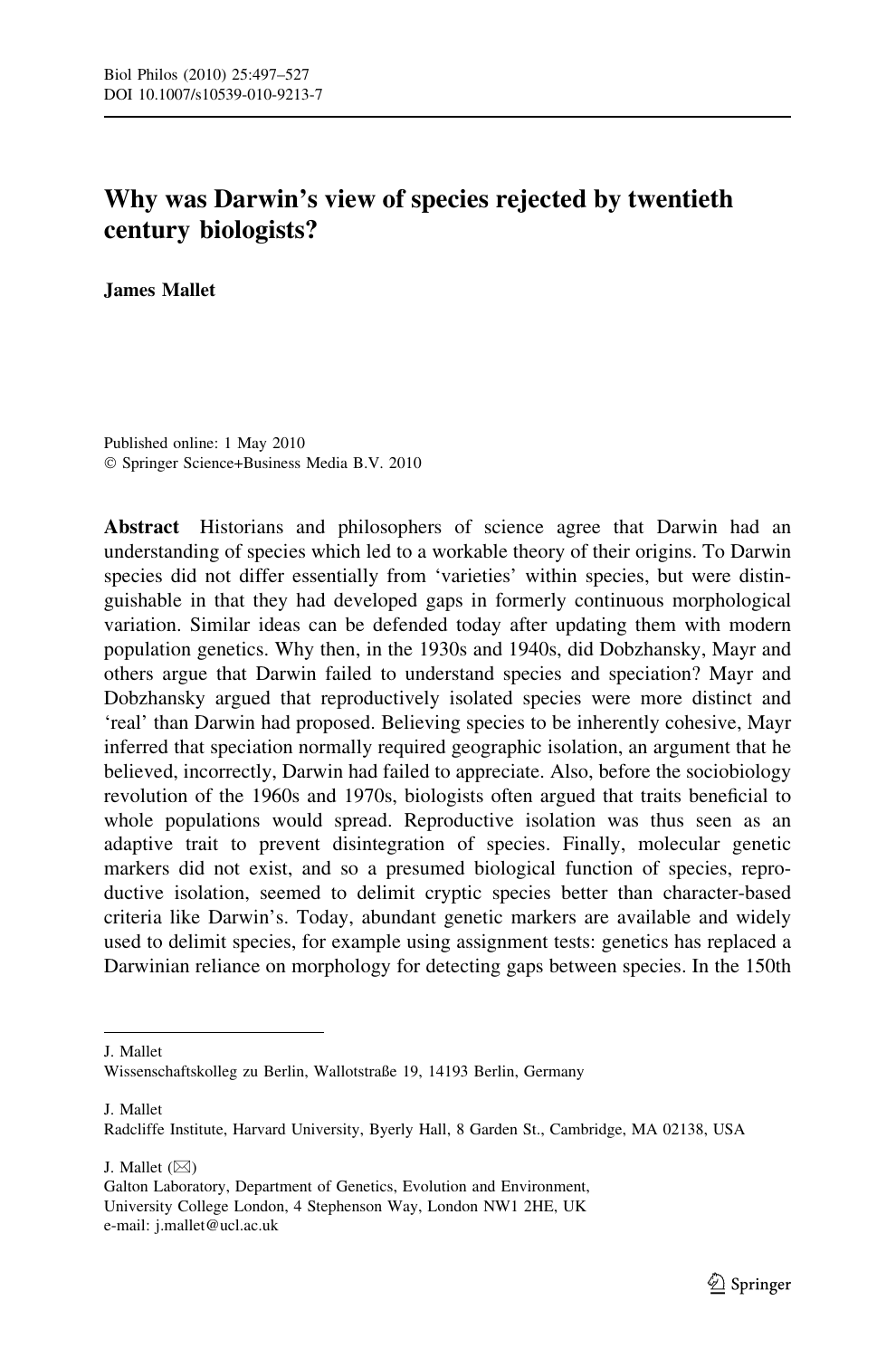anniversary of *The Origin of Species*, we appear to be returning to more Darwinian views on species, and to a fuller appreciation of what Darwin meant.

Keywords Darwin · Species concept · Essentialism · Levels of selection · Group selection - Holism

### Introduction

What is a species? This paper investigates the common belief of biologists, for at least 70 years, that Darwin did not define and did not have a useful concept of species. He is accused of failing to have addressed even the question posed by the title of his 1859 book On the Origin of Species (Mayr [1942](#page-28-0), [1963](#page-28-0); Futuyma [1986,](#page-27-0) [1998;](#page-27-0) Coyne and Orr [2004](#page-27-0); Coyne [2009;](#page-27-0) Berry and Hoekstra [2009](#page-26-0)).

Darwin's work is often combed for new information, and historians and philosophers of science now see his view of species in The Origin as effective for his purposes (Lovejoy [1968a](#page-28-0); Ghiselin [1969](#page-27-0); Kottler [1978;](#page-28-0) Beatty [1985](#page-26-0); McOuat [1996;](#page-29-0) Stamos [2006;](#page-30-0) Kohn [2009;](#page-28-0) Ereshefsky [2009](#page-27-0); Sloan [2009](#page-29-0)). Many of today's biologists support a concept of species as reproductively isolated entities, but genetic evidence for continuity between varieties and species in nature is abundant, very much as Darwin had argued, both for geographically separated populations and also in overlap or sympatry (Mallet [2008a](#page-28-0)). Introgression and horizontal gene transfer among species means that the tree of life will not be entirely tree-like at the tips, but instead, strictly, a 'web of life' (Arnold [2006](#page-26-0)). Darwin's fluid approach to species nonetheless runs counter to many recent biologists, who have argued that species are sharply demarcated from subspecific varieties in nature, and are the only 'real' taxa (Dobzhansky [1935,](#page-27-0) [1937a,](#page-27-0) [b](#page-27-0), [1951;](#page-27-0) Mayr [1942](#page-28-0), [1947,](#page-28-0) [1963;](#page-28-0) Coyne and Orr [2004](#page-27-0)).

In this paper, I investigate why Darwin's view of species was replaced, rather than becoming adapted for twentieth century evolutionary studies. One hundred and fifty years after the publication of *The Origin*, I suggest it is worth exploring a revisionist interpretation: that Darwin had a good idea of what he was talking about after all. I consider two related questions. Firstly, can we infer why Theodosius Dobzhansky, Ernst Mayr and others rejected the logic of Darwin's treatment of species (Ghiselin [1969;](#page-27-0) McOuat [1996](#page-29-0); Ereshefsky [2009\)](#page-27-0), and felt impelled to develop a new, anti-Darwinian definition? Secondly, what was the scientific and philosophical background of their time that influenced these biologists' approach?

### Darwin's view of species

Darwin's straightforward view of species can be summed up:

Hereafter we shall be compelled to acknowledge that the only distinction between species and well-marked varieties is, that the latter are known, or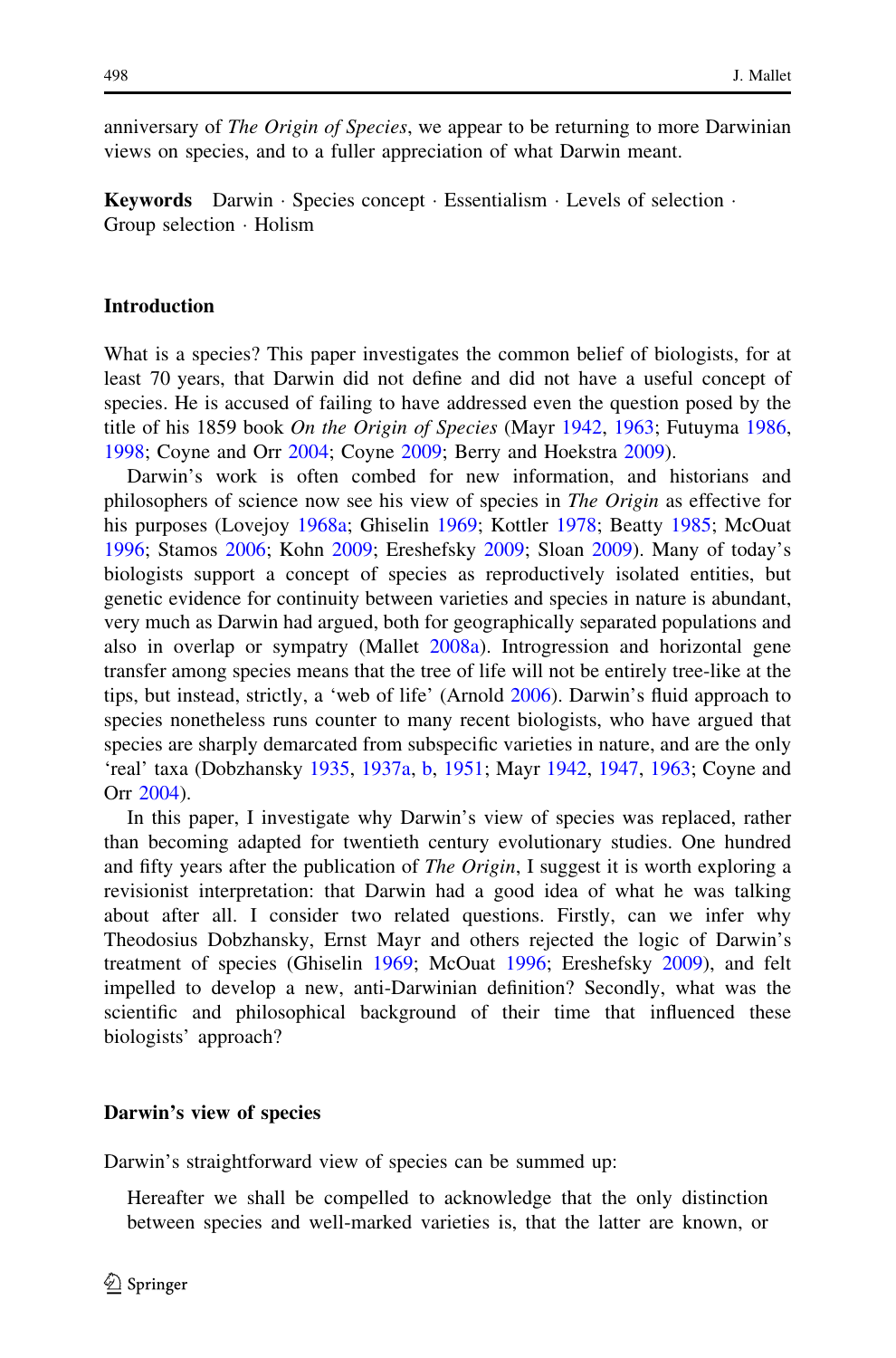believed, to be connected at the present day by intermediate gradations, whereas species were formerly thus connected (Darwin [1859](#page-27-0): 485).

To Darwin, species form vague, human-defined, and difficult to discern waystations in evolution. They are detectable only by means of gaps in variation in a local area (i.e. in sympatry), as contrasted to continuous variation normally found among varieties within species. This should not be taken to mean that Darwin believed all species form a continuum with one another and with varieties:

To sum up, I believe that species come to be tolerably well-defined objects, and do not at any one period present an inextricable chaos of varying and intermediate links… (Darwin [1859](#page-27-0): 177).

He merely felt that there is no clear boundary between species and varieties in doubtful cases, where varieties are evolving into species (see [Appendix](#page-20-0)).

It is important to understand what Darwin was attempting to achieve. Firstly, he needed to disengage the operational, taxonomic basis of what scientists meant by species—distinguished by gaps in morphology—from their concept of them—the explanation or underlying reality of species: immutability and special creation. Secondly, he needed to convince his readers of his new explanation or concept of those operational entities—evolution. Much of the debate about Darwin's view of species hinges on whether he saw them as real, or whether he thought they didn't exist (Ereshefsky [2009](#page-27-0)). Darwin's stance has caused considerable confusion, because he had to argue, in a sense, for both. On the one hand, everyone, including Darwin himself, who had just completed a work on barnacle systematics, knows that species do exist, as evidenced by gaps in morphology in nature. This phenomenon of gaps is what his book set out to explain. On the other hand, since species evolve from varieties, there is no fundamental or essential difference between species and varieties, and there will always be arguments about borderline cases, about species in statu nascendi.

Thus Darwin saw no conflict in writing On the Origin of Species, a book which requires the existence of natural groups called species, and yet which also claims ''no fundamental difference between varieties and species'' (p. 278) and that their evolutionary explanation freed one ''… from the vain search for the undiscovered and undiscoverable essence of the term species'' (p. 485). He believed that species existed, but that they were not ''fundamentally'' different from varieties, and that they did not have ''essences.''

Darwin's view of species as populations becoming gradually separated by gaps in morphology seems naïve to a late twentieth/early twenty first century biologist because it apparently ignores obvious exceptions: that separate sexes or polymorphic forms (which have morphological gaps between them) can be conspecifics, that larvae belong to the same species as adults, or that reproductive isolation exists and is important in keeping species distinct, and so on. Needless to say, Darwin was aware of all of these, and they are all dealt with somewhere in *The Origin*, as has been pointed out by some historians of science (Ghiselin [1969](#page-27-0); Kottler [1978;](#page-28-0) Sulloway [1979](#page-30-0)). Many biologists, on the other hand, were not convinced by Darwin's argument (e.g. Mayr [1959,](#page-28-0) [1963](#page-28-0), [1982](#page-29-0)).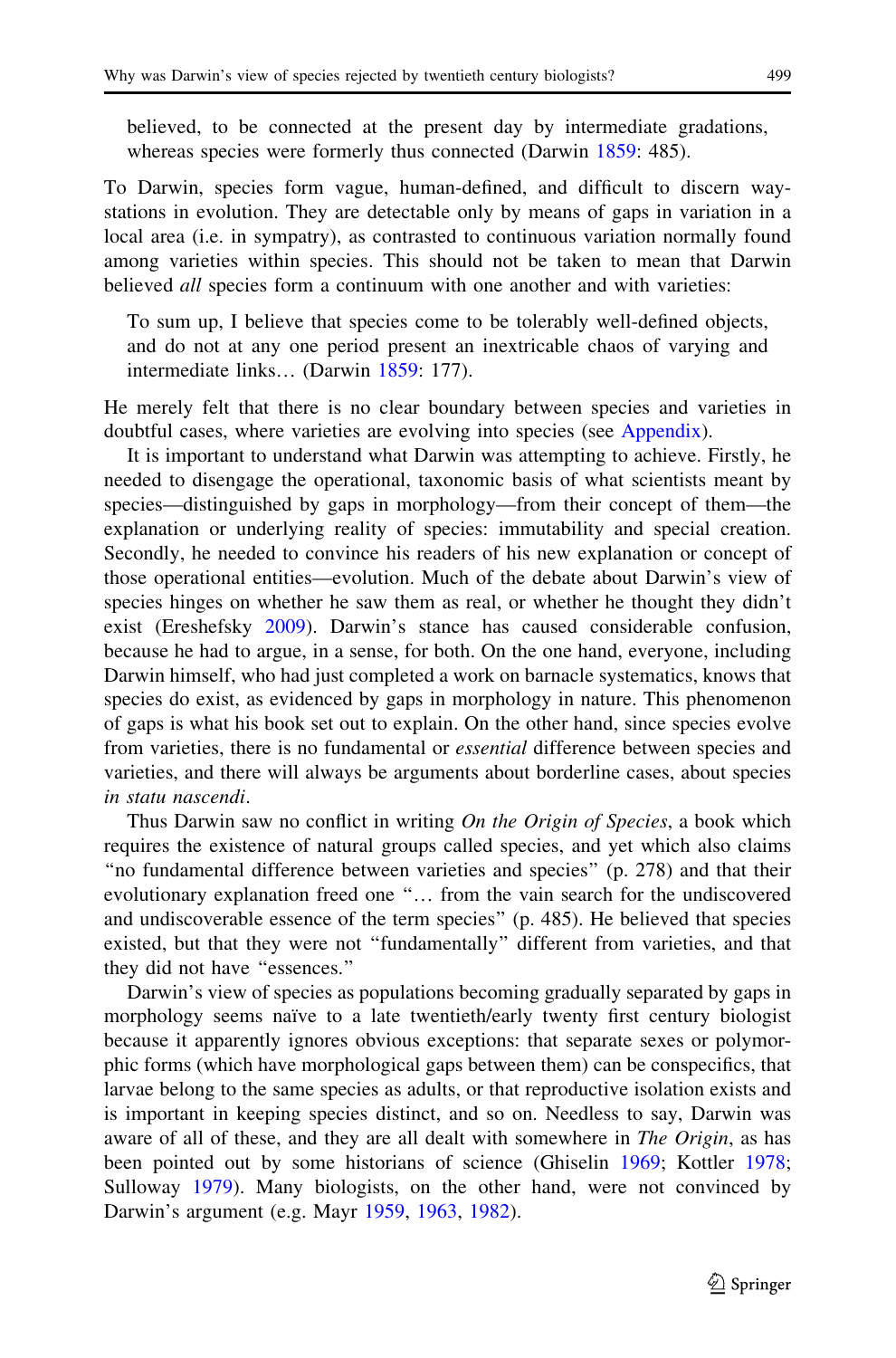In the first place, Darwin clearly understood the importance of intercrossing, 'gene flow' in today's terms, in impeding divergence in artificial and natural selection:

… we must not overrate the effects of intercrosses in retarding natural selection; for I can bring a considerable catalogue of facts, showing that within the same area, varieties of the same animal can long remain distinct, from haunting different stations, from breeding at slightly different seasons, or from varieties of the same kind preferring to pair together. (Darwin [1859:](#page-27-0) 103; see also p. 42)

The problem of intercrossing was extreme under Darwin's incorrect ideas of heredity, blending inheritance. Under Mendelian inheritance the situation improves, because underlying genetic variation is retained on intercrossing, even though maintaining divergent phenotypes remains a problem.

An understanding of intercrossing is necessary to appreciate the role of geography in speciation. Darwin recognized and clearly described how geographic isolation (also known as 'allopatry,' after Mayr [1942](#page-28-0)) would enhance divergent evolution by natural selection, and hence speciation by preventing the swamping effect of intercrossing (see also Sulloway [1979\)](#page-30-0):

[Geographic] Isolation, also, is an important element in the process of natural selection. In a confined or isolated area… natural selection will tend to modify all the individuals of a varying species throughout the area in the same manner in relation to the same conditions. Intercrosses, also, with the individuals of the same species, which otherwise would have inhabited the surrounding and differently circumstanced districts, will be prevented (Darwin [1859:](#page-27-0) 104).

Darwin famously argued that speciation on large continents was more likely than on islands, but this view should not be interpreted as supporting purely sympatric (i.e. non-geographic) speciation (Sulloway [1979\)](#page-30-0). Instead, Darwin argued, firstly, that there are more opportunities for environmental variation and temporary geographic isolation on continents than on remote islands. Secondly, more selectable variation (in today's terms, diversity originating by mutation) will arise in large continental populations because there are more possible individuals to vary. Thirdly, a greater diversity of variants will usually compete on re-establishing contact on continents, and in so doing, weaker variants will be filtered out more effectively. Poor competitors diverging as remote, isolated populations on islands, in contrast, would be unlikely to contribute as many daughter species to future successful populations (Bowler [2009](#page-26-0)):

Throughout, a great and open area, not only will there be a better chance of favourable variations arising from the large number of individuals of the same species there supported, but the conditions of life are infinitely complex from the large number of already existing species; and if some of these many species become modified and improved, others will have to be improved in a corresponding degree or they will be exterminated (Darwin [1859](#page-27-0): 105–106).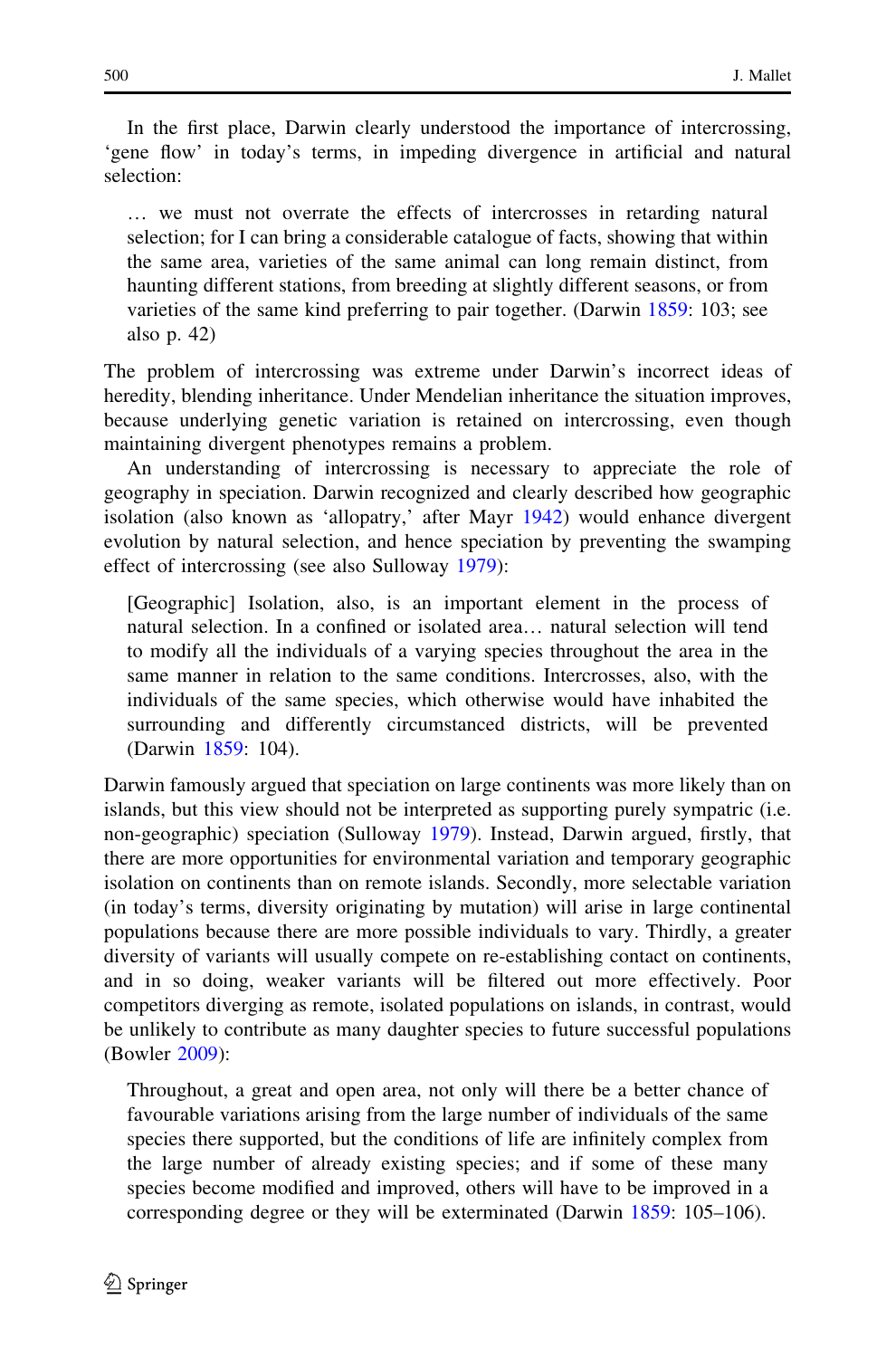I conclude … that for terrestrial productions a large continental area, which will probably undergo many oscillations of level, and which consequently will exist for long periods in a broken condition, will be the most favourable for the production of many new forms of life, likely to endure long and to spread widely (Darwin [1859](#page-27-0): 107).

Darwin felt that geographic isolation was important in divergence, but he was arguing here against exactly the sorts of simple-minded and extreme ideas of allopatric 'Separationstheorie' proposed soon afterwards by Moritz Wagner (Wagner [1873](#page-30-0), [1889](#page-30-0)) and supported by some recent authors (Mayr [1959,](#page-28-0) [1982;](#page-29-0) Coyne and Orr [2004\)](#page-27-0). The Wagner affair is discussed further under Allopatric speciation below.

What to do about polymorphisms, larval phases, and separate sexes is flagged in Darwin's later chapter on classification:

… every naturalist has in fact brought descent into his classification; for he includes in his lowest grade, or that of a species, the two sexes; … scarcely a single fact can be predicated in common of the males and hermaphrodites of certain cirripedes, when adult, and yet no one dreams of separating them. The naturalist includes as one species the several larval stages of the same individual, however much they may differ from each other and from the adult; as he likewise includes the so-called alternate generations of Steenstrup… He includes monsters; he includes varieties, not solely because they closely resemble the parent-form, but because they are descended from it (Darwin [1859](#page-27-0): 424).

In 1871, Darwin discussed whether the races of man form a single or many species. He argued that the presence of morphological intermediates indicated a single human species, since human races intergraded at their boundaries wherever they met. He clearly implicated ''mutual sterility'' and ''mutual repugnance to pairing'' (in today's terms, reproductive isolation) as a cause of the separateness of species, but he differed from later authors by not using it as a definition of species:

… continued persistence without blending within the same area, is usually accepted as sufficient evidence, either of some degree of mutual sterility, or in the case of animals of some mutual repugnance to pairing.

Independently of fusion from intercrossing, the complete absence, in a wellinvestigated region, of varieties linking together any two closely-allied forms, is probably the most important of all the criterions of their specific distinctness; … (Darwin [1871](#page-27-0): 215)

Early Darwinians, such as Alfred Russel Wallace, Benjamin D. Walsh and Henry Walter Bates were all correspondents of Darwin's, and held very similar, Darwinian views of what they meant by species (Bates [1862;](#page-26-0) Walsh [1864](#page-30-0); Wallace [1865\)](#page-30-0). They all believed that speciation was caused by natural selection, and all were clearly aware of the importance of intercrossing in preventing divergence within species (Kottler [1978;](#page-28-0) Berlocher and Feder [2002\)](#page-26-0). They clearly understood that its converse, now called 'reproductive isolation,' was a cause of species boundaries,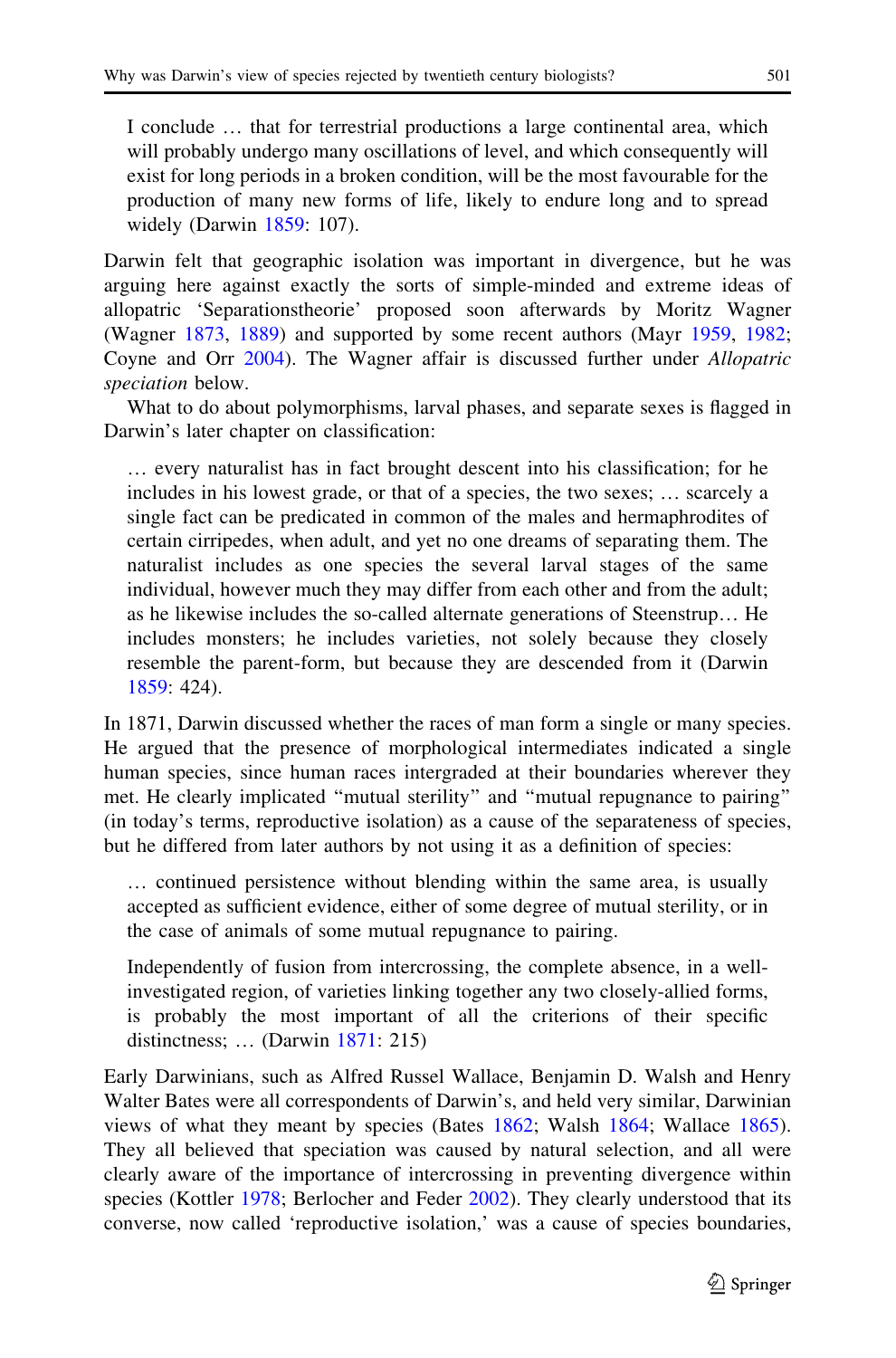but they didn't see the need to use it in a criterion for species. Many of their post-1859 discoveries on mimicry and 'phytophagic varieties' were reported by Darwin in the sixth edition of *The Origin* (Darwin [1872\)](#page-27-0). Darwin's botanical contacts Joseph Hooker and Asa Gray also understood and accepted Darwin's views on species (Gray [1888;](#page-27-0) Endersby [2008\)](#page-27-0). All of these Darwinists simply addressed speciation in different terms than today: their aim was to elucidate any causes of divergence leading to separate species identified *via* gaps, rather than to attempt to unify species *via* a single explanation or essence, such as reproductive isolation (Mallet [2008c](#page-28-0), [2009](#page-28-0)).

Darwin's new view of species in *The Origin* seemed, at least in the midnineteenth century, crucial to accepting 'transmutationism,' the evolutionary transition between species, as well as the proposed mechanism, natural selection, by which it occurred. Darwin needed to reject an alternative hypothesis, supported by Buffon, Lyell and others, that fixed species had been endowed by the Creator with an essential character of intersterility in order to prevent them from blending together (Lovejoy [1968b;](#page-28-0) Ghiselin [1969](#page-27-0): 147–148; Beatty [1985](#page-26-0)). The biological basis of Buffon's understanding of species<sup>1</sup> is closely related to today's reproductive isolation species definition (Coyne and Orr [2004\)](#page-27-0), and it was Buffon's strict criterion that Darwin, as well as Lamarck before him, needed to disprove by citing examples of fertile species crosses in his chapter *Hybridism* (Lovejoy [1968a;](#page-28-0) Mallet [2008b\)](#page-28-0). This was clearly Darwin's motivation in emphasising gaps in morphology rather than reproductive isolation (Ghiselin [1969;](#page-27-0) Sulloway [1979](#page-30-0)). It has been suggested that Darwin deliberately blurred the boundary between species and varieties in *The Origin* in order to make species seem more evolvable than they actually are (Beatty [1985\)](#page-26-0). However, given that Darwin produced abundant factual documentation for his view of species, the idea that he hid his real views for purely tactical purposes is hard to sustain (see also McOuat [1996;](#page-29-0) Sloan [2009](#page-29-0); Ereshefsky [2009\)](#page-27-0).

Darwin's view of species as clusters of similar individuals separated by gaps remains relevant today. Species are multilocus genotypic clusters that retain identity when in sympatry with close relatives (Mallet [1995](#page-28-0); Feder [1998;](#page-27-0) Coyne and Orr [2004\)](#page-27-0). In sexual species, reproductive isolation of course helps to maintain this identity. However, above the species level, hybridization and introgression regularly occurs at low rates among species (Coyne and Orr [2004](#page-27-0); Mallet [2005;](#page-28-0) Arnold [2006\)](#page-26-0), and below the species level, ecotypes and ecological races are 'varieties' similar to species, except they engage in more frequent hybridization (Berlocher and Feder [2002;](#page-27-0) Drès and Mallet 2002; Mallet [2008a\)](#page-28-0). Reproductive isolation thus is not suddenly complete at the species boundary, but merely declines approximately exponentially with genetic divergence across it (Gourbière and Mallet [2010](#page-27-0)). New statistical tests on abundant genetic data allow assignment of individuals to divergent populations, ecotypes or species (Pritchard et al. [2000\)](#page-29-0): locally, species as genotypic clusters can be identified without knowledge of reproductive isolation.

<sup>&</sup>lt;sup>1</sup> For reviews of Buffon's own difficulties in applying this species concept, and the controversy over whether he was a special creationist, see Lovejoy [\(1968b](#page-28-0)) and Bowler [\(2003](#page-26-0)).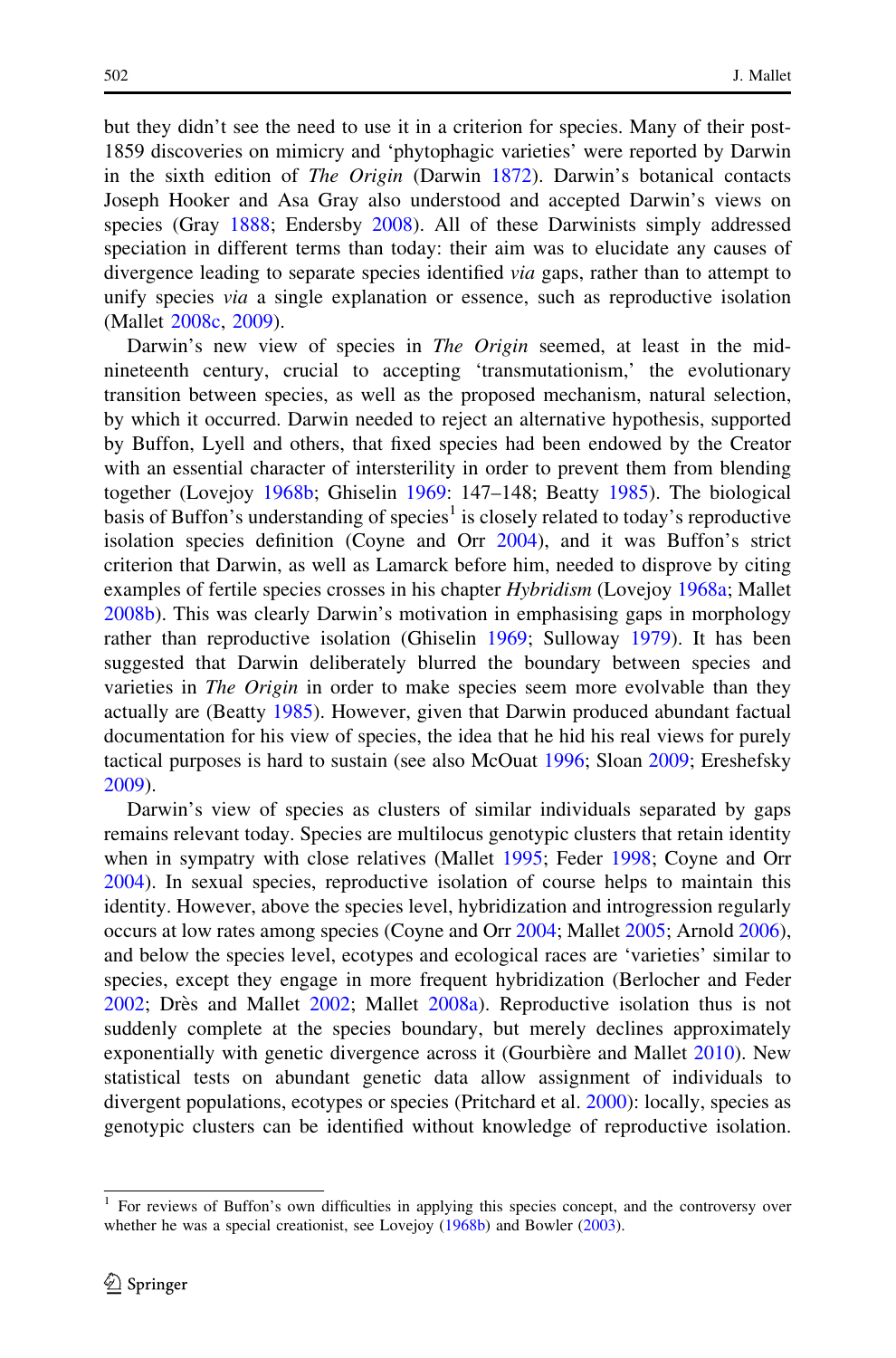Instead, for sexual organisms in sympatry, reproductive isolation can be inferred from the detection of distinct populations or multilocus clusters of genotypes.

Darwin's understanding of the counteracting effects of gene flow and geography on evolutionary divergence thus seem surprisingly modern to one reared on the myth of 'Darwin's failure' to define species. Given what we've noted, it seems unfair to say:

… Darwin failed to solve the problem indicated by the title of his work. … In retrospect, it is apparent that Darwin's failure, as well as that of the antievolutionists, resulted to a large extent from a misunderstanding of the true nature of species (Mayr [1963:](#page-28-0) 12, 14).

What then caused biologists to fail to appreciate Darwin's view of species in the mid-twenteith century?

### Biology and the rejection of Darwin's species definition

Before the 1930s, few had seemed troubled by Darwin's views on what species were. Biologists had mostly accepted evolution, but had been more concerned by, and indeed generally rejected his theory of evolution of species via natural selection. Special creation, 'mutation' (saltational Mendelian changes), orthogenesis and inheritance of acquired characteristics were all commonly entertained as mechanisms for the origin of species (Bowler [1992](#page-26-0)). The rediscovery of Mendelian genetics led to mutationist theories of speciation and was perhaps the most severe challenge to natural selection (de Vries [1909;](#page-27-0) Bateson [1909](#page-26-0), [1913](#page-26-0); see Bowler [1989\)](#page-26-0). There seems to have been a brief flurry of rather 'modern' interest in the nature of species, geographic and non-geographic (i.e. ecological) isolation and the process of speciation in the 1890s to early 1900s (Poulton [1904](#page-29-0); Jordan [1905a,](#page-28-0) [b,](#page-28-0) [1905c](#page-28-0); Britton [1908](#page-26-0); Gulick [1908;](#page-28-0) Cook [1908](#page-26-0); Bateson [1909\)](#page-26-0), but it became subdued before and during World War I, before being revived again in the 1930s and 1940s. 'The species problem' referred then to the problem of how species evolved (Richards and Robson [1926;](#page-29-0) Robson [1928](#page-29-0); Haldane [1932](#page-28-0)), rather than the problem of how to define species, as today.

Although some at this time wished for more concrete ideas of species based on 'physiological selection' (see below), most favoured a vaguely Darwinian view, of species not essentially different from varieties or subspecies, but separated by more distinct gaps (Wallace [1889](#page-30-0); Bailey [1896;](#page-26-0) Britton [1908](#page-26-0); Seward [1909](#page-29-0); Robson [1928;](#page-29-0) Haldane [1932\)](#page-28-0), regardless of the precise forces believed to lead to their evolution.

Changes in the philosophy of systematics

Theodosius Dobzhansky and Ernst Mayr were the two most important biologists in promoting, from the 1930s and 1940s onwards, a new view of species. These scientists ignored Darwin's attack on hybrid sterility as an essence of species and rejected his character-based view of species. They replaced it with their more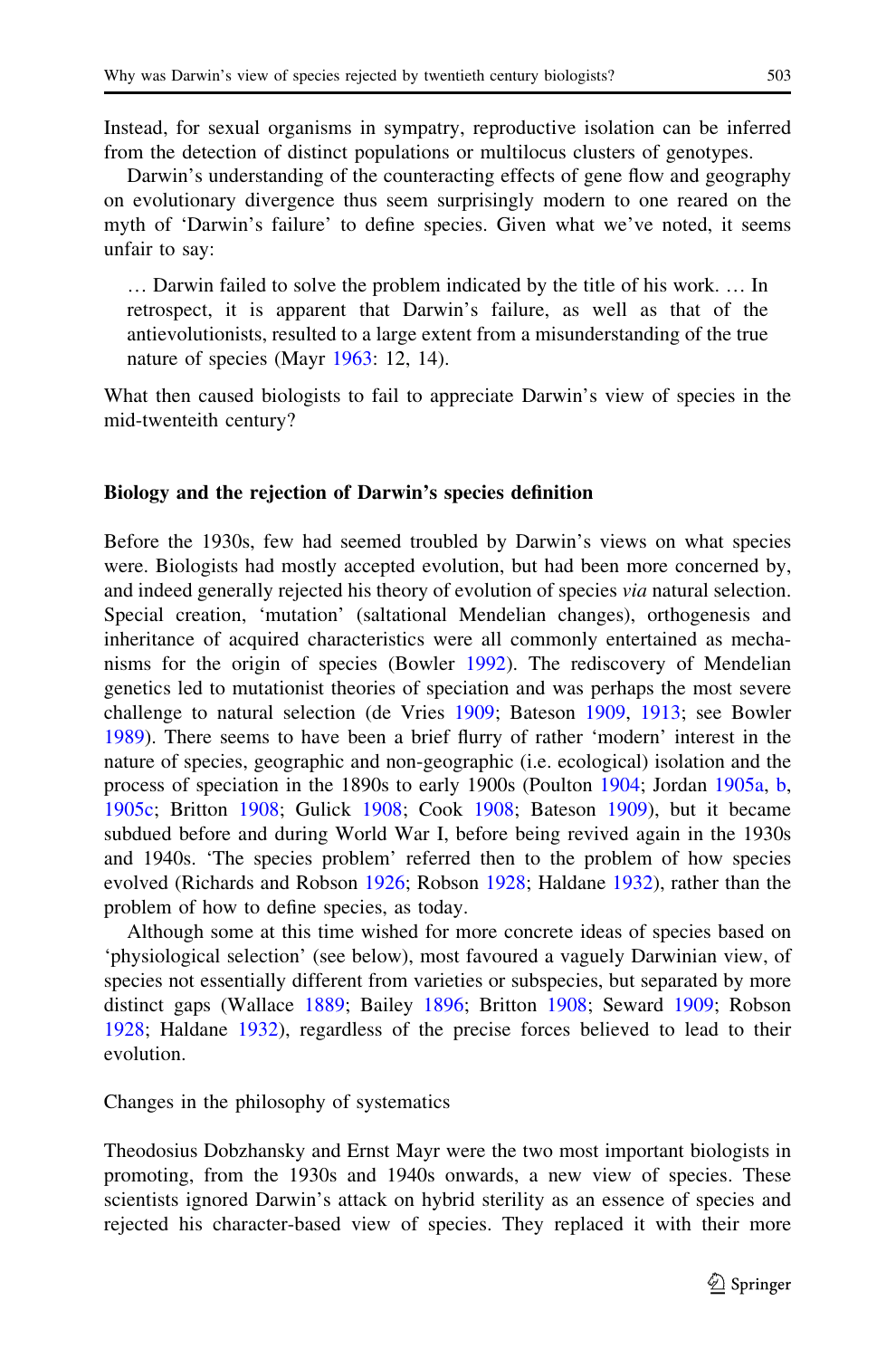concrete and explanatory 'biological concept,' based on a notion of reproductive isolation similar to the one Darwin had rejected.

Dobzhansky [\(1935](#page-27-0)) argued that there were really two concepts of species, a ''static,'' taxonomic concept, and a ''dynamic,'' genetic concept, that gave the species reality. Dobzhansky explained that the reality of the species category was due to isolating mechanisms, even though a requirement for interbreeding within species meant that asexuals, as well as groups within confusing plant genera such as Rubus, Hieracium, and Rosa, could not be classified as species. Dobzhansky's argument was greatly amplified by Mayr. He distinguished species taxa from the species *category*, as well as from the theoretical *concept* of species. Unfortunately, Mayr appears often to have used his terms somewhat interchangeably, and it has now been agreed by many, including Mayr himself (Mayr [1992a:](#page-29-0) 9, [2002\)](#page-29-0), that his treatment in over 90 different publications of the concept versus taxon versus category question was confusing (Bock [1995;](#page-26-0) Ghiselin [2004a](#page-27-0); Hey [2006](#page-28-0); Haffer [2007\)](#page-28-0).

Mayr, in addition, introduced the idea of 'population thinking,' which he distinguished from 'typological thinking' employed by creationists and taxonomists who ignored evolution; 'typology' was Mayr's much-used synonym for essentialism (Mayr [1982\)](#page-29-0). 'Population thinking' has some subtle group-selectionist overtones, and this view accords with Mayr's positive reception of the holistic philosophy of Jan Smuts and others (Mayr [1982:](#page-29-0) 66; Haffer [2007](#page-28-0): 38, 360–361). These distinctions are similar to Dobzhansky's ideas of dynamic ( $\sim$  population thinking) versus static species concepts ( $\sim$ typological thinking). Darwin, argued Mayr, introduced the world to the importance of population thinking, which depends on recognition of the central importance of population variation, in contrast to the typological idea that the 'essence' of a species was the important thing, and that the variation of actual individuals was trivial and unimportant. Mayr argued that his own reproductive isolation-based species concept was a product of population thinking, whereas creationist views of species were typological. Darwin had successfully introduced 'population thinking' to biology, but he still had a 'typological' species concept, according to Mayr:

Even Darwin, who was more responsible than anyone else for the introduction of population thinking into biology, often slipped back into typological thinking, for instance in his discussions on varieties and species (Mayr [1963](#page-28-0): 6).

As well as supporting a concept of species based on reproductive isolation, Mayr strongly promoted a new practical approach to species *taxa*, known as 'polytypic species,' first introduced by entomologists and ornithologists of the period 1880– 1910 (Stresemann [1975;](#page-30-0) Mayr [1982;](#page-29-0) Rothschild [1983;](#page-29-0) Mallet [2004,](#page-28-0) [2008b\)](#page-28-0). Species were considered 'polytypic' because morphologically divergent geographic forms, interpreted as subspecies, could be included within the same species if they intergraded at mutual geographic boundaries, where they formed hybrid zones. These forms, hitherto often treated as good species, were granted validity as 'subspecies' under new rules of the International Commission of Zoological Nomenclature, leading to trinomial designations such as Troglodytes troglodytes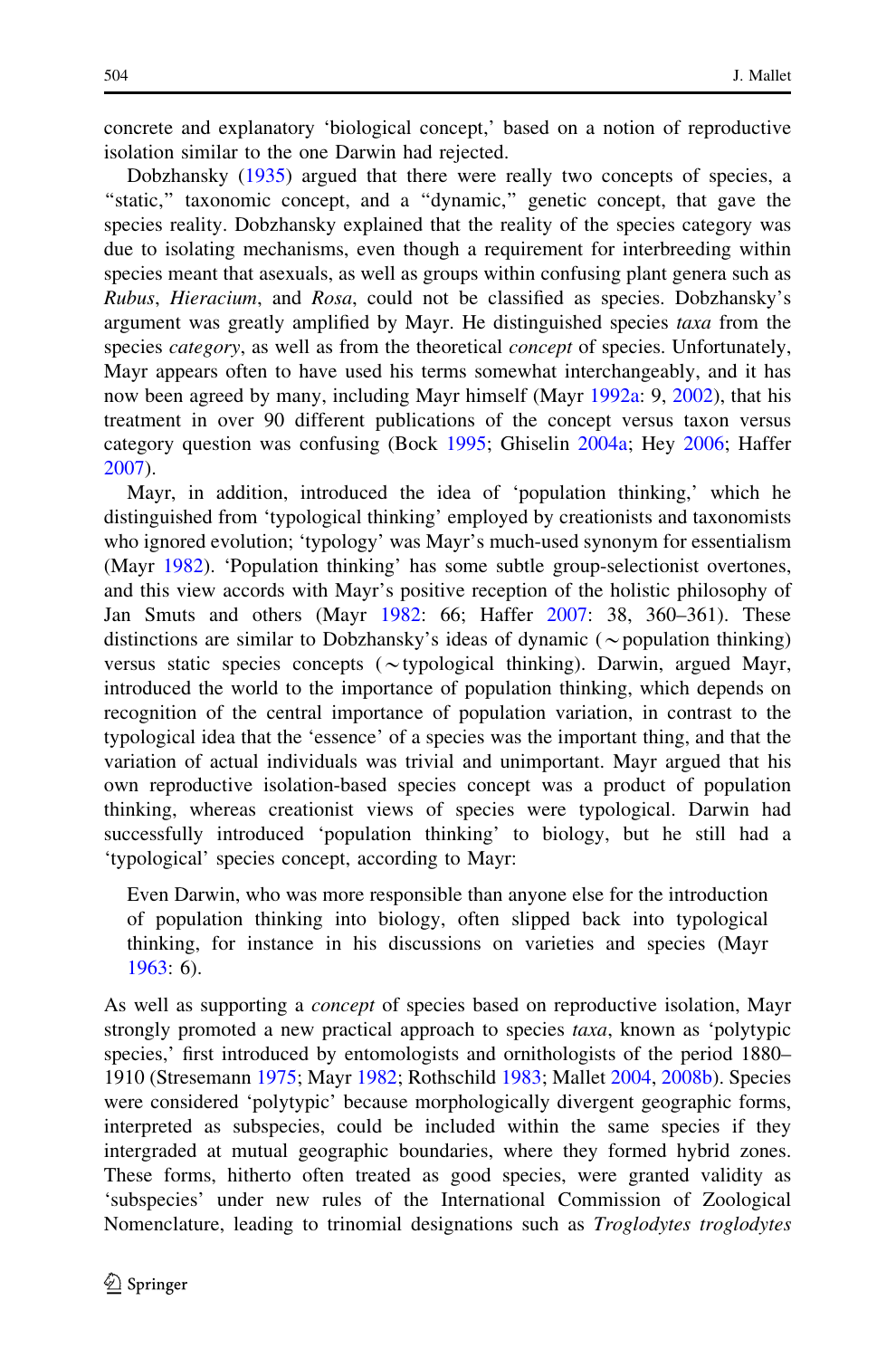troglodytes (the British subspecies of the European wren). Mayr referred to this taxonomic idea sometimes as the 'biological' species concept, and sometimes as the 'multidimensional' concept of species. At the same time, Mayr also agreed with Dobzhansky [\(1937b](#page-27-0)) and Poulton ([1904\)](#page-29-0) that the touchstone of species reality was the 'bridgeless gap' between species that overlap locally (in sympatry), an idea he called the 'nondimensional' concept of species, as well as confusingly, also, the 'biological species concept.'

The biological species concept, expressing a relation among populations, is meaningful and truly applicable only in the nondimensional situation. It can be extended to multidimensional situations only by inference (Mayr [1982](#page-29-0): 273)

Today, it is simplest to interpret Mayr's philosophical ideas on species as follows (see especially Bock [1995](#page-26-0); Haffer [2007](#page-28-0): 208–216). The theoretical concept of species (as in the biological species concept) refers chiefly to the non-dimensional situation where good species are recognizable because they are reproductively isolated in sympatry. According to Mayr (see also Bock [1995;](#page-26-0) Coyne and Orr [2004\)](#page-27-0), it is this concept that is most important in evolutionary biology. This principle can also provide some guidance in taxonomic decisions, in designating actual sympatric taxa as species. However, the principle fails when extended to populations that are distant or not in contact, whereupon some guesses about potential interbreeding must be used. It seems an attractive feature of reproductive isolation that it is experimentally verifiable (Dobzhansky [1935](#page-27-0): 354); however sympatric species often hybridize in captivity that do not do so in the wild. Thus the entire *category* of actual species will include polytypic or multidimensional species taxa (individual instances of the species category) not readily delimited by the concept of reproductive isolation alone.

Some biologists and philosophers of science agree with Mayr that concepts and definitions with theoretical content are more important in science than mere criteria (Hull [1968](#page-28-0); Ghiselin [1969;](#page-27-0) Bock [1995](#page-26-0); de Queiroz [1998](#page-27-0); Coyne and Orr [2004;](#page-27-0) Haffer [2007](#page-28-0)). For example, "the value of the biological species concept ... can be decided only by a consideration of its role within evolutionary theory, not by a consideration of systematic practice'' (Bock [1995:](#page-26-0) 63). Others argue that loose, operational species criteria are more useful than theoretical definitions (Popper [1945:](#page-29-0) 19, [1972](#page-29-0): 310; Dupre´ [1981,](#page-27-0) [1999;](#page-27-0) Kitcher [1984](#page-28-0); Ruse [1987;](#page-29-0) Ereshefsky [1991,](#page-27-0) [2009;](#page-27-0) Smith [1994;](#page-29-0) Mallet [1995](#page-28-0); Feder [1998](#page-27-0); Hendry et al. [2000](#page-28-0); Reydon [2004;](#page-29-0) Stamos [2006](#page-30-0)). From this viewpoint, Mayr, who felt he was waging war on essentialism with his typological/population thinking dichotomy, paradoxically seems to have promoted a new kind of essentialism. His theoretical concept of species reintroduced a reproductive isolation essence similar to the one Darwin had tried to banish. Deviations of actual organisms from idealized reproductive isolation thereby became less important than the underlying truth of the theoretical species concept.

Darwin's use of the term 'species' is very different. Darwin needed only criteria for distinguishing actual, taxonomic species in order to discuss how they evolved. The criteria were operational rather than theoretical (Ruse [1975;](#page-29-0) Ereshefsky [2009](#page-27-0)). It was only by using an operational definition, rather than a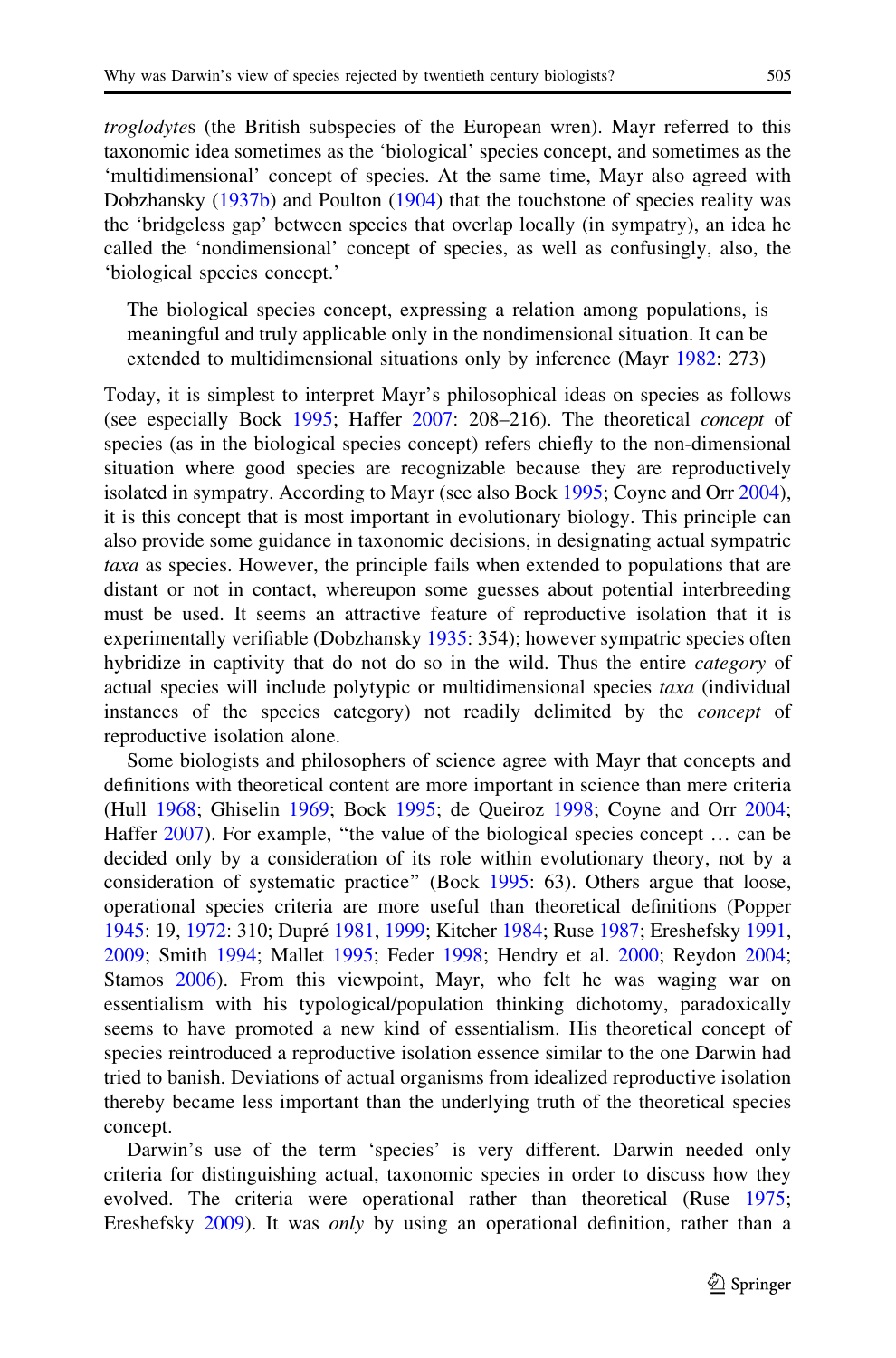strictly evolution-oriented definition of species, that Darwin had been able to convince readers about evolution (Hull [1967;](#page-28-0) Ghiselin [1969;](#page-27-0) Sulloway [1979;](#page-30-0) Beatty [1985](#page-26-0); McOuat [1996\)](#page-29-0). Dobzhansky and Mayr, in contrast, were now dissatisfied with mere taxonomic criteria. Mayr in particular felt that the distinction between the theoretical species concept and actual species taxa was a major advance of 'modern' systematics. To them, a theoretical species concept was important in the study of evolution (e.g. Mayr [1982](#page-29-0): 24), and should specify principles governing species existence: ''A species concept is the description of the role a species plays in the household of nature'' (Mayr [2002](#page-29-0)).

### Physiological selection and isolating mechanisms

While the new philosophical approach to taxonomy undoubtedly played a role in leading to a rejection of Darwin's views, advances in other areas biology were perhaps more important. Dobzhansky and Mayr both trained relatively broadly as biologists, and the discussions of their day on the interface between genetics and systematics strongly influenced their beliefs about species. The 'modern synthesis' in genetics had just taken place, whereby Mendelian genetics was shown to be compatible both with the inheritance of continuous traits and with natural selection (Fisher [1930;](#page-27-0) Wright [1931;](#page-30-0) Haldane [1932](#page-28-0); see Provine [2001](#page-29-0)). Dobzhansky and Mayr supported and extended the modern synthesis into the study of species and speciation (Mayr [1981](#page-29-0), [1982;](#page-29-0) Smocovitis [1996](#page-29-0)). Dobzhansky's adoption of reproductive isolation and 'isolating mechanisms' (Dobzhansky [1935](#page-27-0), [1937b](#page-27-0)) borrows heavily from entomologists (e.g. W. Peterson, A.P. Semenov-Tian'- Shanskii) who had been actively debating 'physiological selection' (reproductive isolation) in Russia (Krementsov [1994\)](#page-28-0). George Romanes ([1886\)](#page-29-0) in England had been the original proponent of physiological selection, whereby sterility was acquired via natural selection for a group benefit, species purity. As we have seen, Darwin's chapter *Hybridism* had argued that sterility was a mere by-product of evolution, rather than a key characteristic of species. Darwin had also largely convinced Wallace that adaptive intersterility was unlikely (Wallace [1886,](#page-30-0) [1889](#page-30-0)) since it was hard to imagine how it could arise under natural selection: individuals possessing the sterility trait would inevitably leave fewer offspring. Dobzhansky did not cite Darwin's ideas on hybridism or the controversy about physiological selection, and felt free to use 'physiological isolation' in defining species. Reproductive isolation seemed to him to make species more 'real' than mere varieties with gaps between them (Dobzhansky [1935,](#page-27-0) [1937a,](#page-27-0) [b\)](#page-27-0).

## Allopatric speciation

Another influence on Russian, as well as on German evolutionary thought at this time was Moritz Wagner's 'Separationstheorie,' in which a small founder population must move to a geographically isolated location to provide an environment-triggered burst of variation leading to speciation (Wagner [1873](#page-30-0), [1889\)](#page-30-0). Wagner's ideas were later revived in a different guise, today called founder-effect speciation (Mayr [1954\)](#page-28-0). The necessity, or not, of geographic isolation or allopatry, is intimately tied to one's view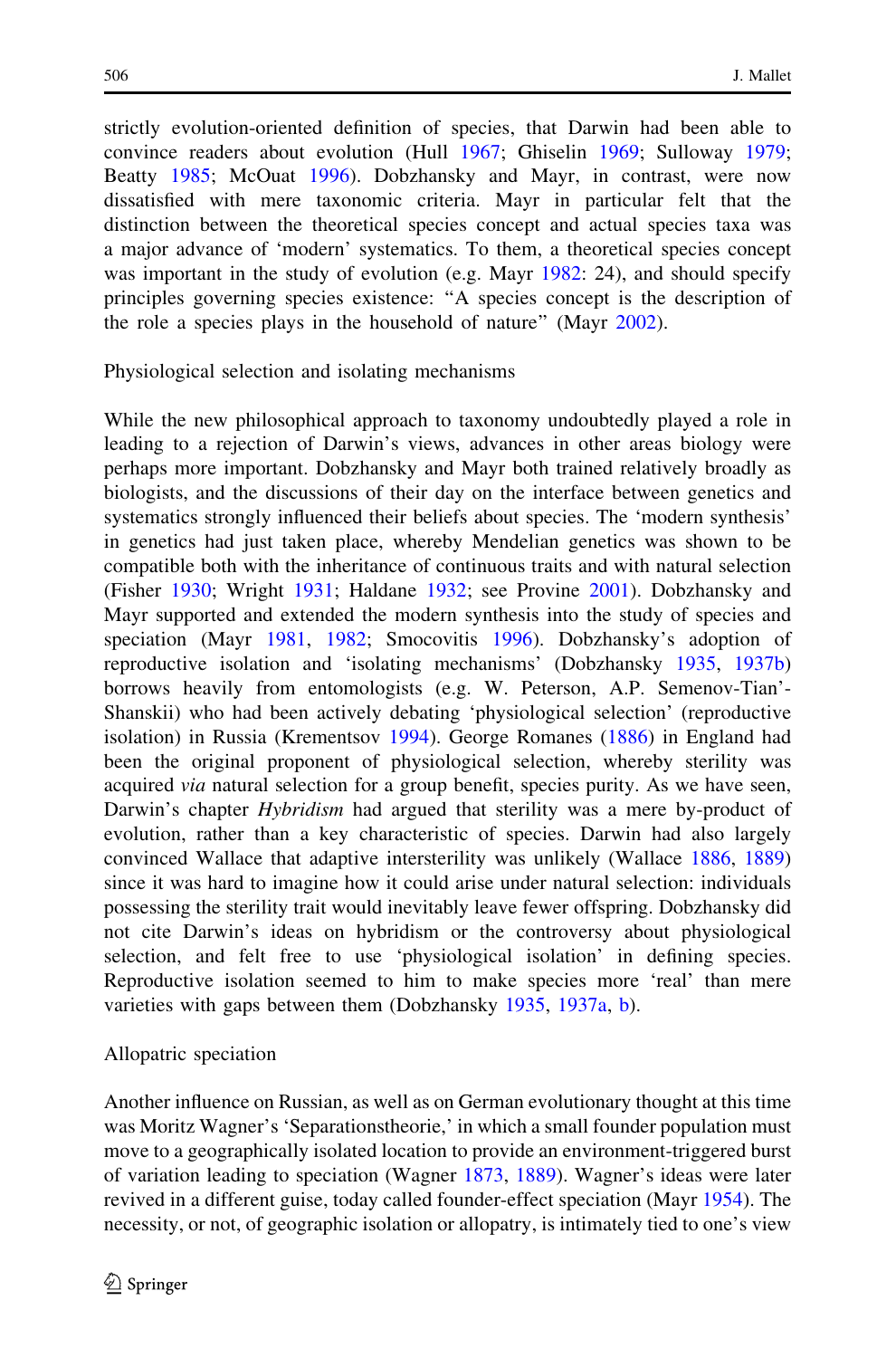of species. Under the new reproductively cohesive view of species, geographic or reproductive isolation rather than natural selection was viewed as the key to speciation (Mayr [1942\)](#page-28-0): "... the crucial process in speciation is not selection, which is always present in evolution even when there is no speciation, but isolation'' (Mayr [1999:](#page-29-0) xix).

Darwin, as we have seen, had indeed considered geographic isolation in the origin of species, and thought it important, but viewed selection and his 'principle of divergence' as prime movers of speciation. By 1854 his barnacle study showed him that there was abundant variation in all organisms in a state of nature (Browne [1980\)](#page-26-0). Darwin therefore needed no *deus ex machina* of changed conditions to provide variation. He altered the text of later editions of The Origin to refer to Wagner's work on geographic isolation, but the alteration had no effect on his general argument (Darwin [1872:](#page-27-0) 81). He was not in the least convinced by Wagner's "increasingly fanatical and scientifically naïve" dogma (Sulloway [1979\)](#page-30-0), which argued that the initiation of evolutionary change required Lamarckian acquisition of variation after emigration to a new habitat (Wagner [1873,](#page-30-0) [1889\)](#page-30-0). Finding his arguments exasperating, Darwin eventually wrote across the front page of a paper of Wagner's: ''most wretched rubbish'' (Sulloway [1979](#page-30-0): 50). Darwin [\(1859](#page-27-0)) instead had, as we have seen, argued that repeated geographic isolation and contact within continents was a more important source of species that could survive competition than were small colonies on the peripheries of a distribution. The situation is analogous to a comparison between the 'shifting balance' idea of multiple population experimentation throughout the population range (Wright [1932\)](#page-30-0), and Mayr's later founder effect, allopatric speciation involving migration and 'genetic revolutions' in peripheral populations (Mayr [1954\)](#page-28-0).

Mayr [\(1942](#page-28-0), [1963](#page-28-0), [1982\)](#page-29-0) repeatedly failed to appreciate Darwin's views on geographic isolation (see above), and held that Wagner's ideas were both fundamentally different from Darwin's, and also superior to them and closer to 'modern' views espoused by Mayr himself. Mayr also cited David Starr Jordan's work supporting Wagner on the purely geographical origins of new species (Jordan [1905a](#page-28-0)). In retelling the story of Wagner's ideas, Mayr seems to have studiously ignored the reasons for Darwin's rejection of Wagner's extreme views (Sulloway [1979](#page-30-0)), and he failed even to attend to important contemporary critiques of Wagner (Gulick [1891](#page-27-0), [1908;](#page-28-0) Cook [1908\)](#page-26-0), although they had convinced Jordan himself (Jordan [1905b](#page-28-0)). Because Mayr had a more cohesive view of species than Darwin, geographic isolation was virtually required for speciation: Darwin's argument for the primacy of natural selection in speciation then seemed incorrect.

The discreteness of species

Species were also now seen as more discrete than in Darwin's view. Dobzhansky originally came to the USA to work with the *Drosophila* geneticist Thomas Hunt Morgan. Morgan had earlier sided with the Mendelians William Bateson and Hugo de Vries, who supported mutation as the cause of new species, and argued that natural selection was inadequate to explain speciation (Morgan [1919\)](#page-29-0). Bateson felt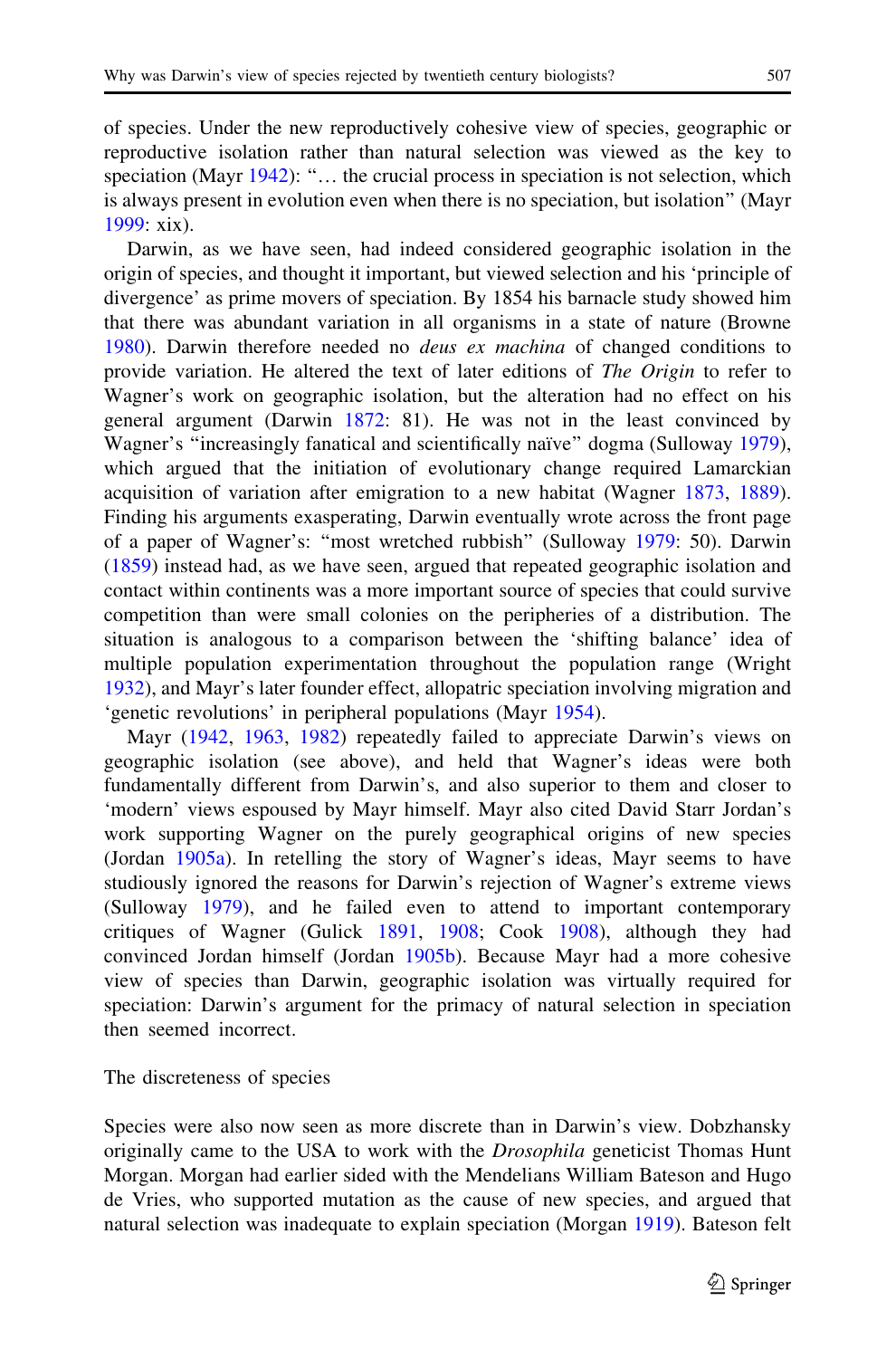that species were sharply separated, especially via hybrid sterility and inviability, and that only saltational forms of evolution could therefore explain speciation (Bateson [1913,](#page-26-0) [1922\)](#page-26-0). Here he argues strongly against the Darwinian view:

It had been decreed that when varieties of a species co-exist in nature, they must be connected by all intergradations, and it was an article of faith of almost equal validity that the intermediate form must be statistically the majority, and the extremes comparatively rare. …

[But] An examination in the field of the interrelations of pairs of wellcharacterized but closely allied 'species' … proved, almost wherever such an inquiry could be instituted, that [they could not] have been gradually evolved by natural selection … (Bateson [1922:](#page-26-0) 56).

Bateson's earlier book ([1913\)](#page-26-0), to which Dobzhansky referred in 1935 was an impressive tour-de-force of biology and anatomy, showing considerable knowledge about the natural history of polymorphism. Bateson points out that discontinuous variation is found everywhere in nature, both between and within species (Bateson [1913](#page-26-0)). In my view, many of the intra-population discontinuities in hereditary variation described by Bateson are indeed Mendelian traits of large effect (though the genetic architecture may be more complex in some cases).

Bateson used this information to argue for saltational origins of species. Similar ideas were still popular much later (Schindewolf [1936](#page-29-0); Goldschmidt [1940;](#page-27-0) see Bowler [1992](#page-26-0)). Dobzhansky, as is well known, denied the importance of saltation and supported gradualist speciation, but was convinced by Bateson and experimental genetics colleagues on an important point relevant here: that species are more discontinuous than Darwin had claimed, especially with regard to hybrid sterility. For this reason, Dobzhansky felt that a new species concept based on reproductive isolation was warranted:

In animal and plant groups which are taxonomically well understood, and excepting the so-called 'difficult' ones…, the delimitation of species usually is subject to no dispute at all (Dobzhansky [1951](#page-27-0): 258).

… the relative rarity of borderline cases indicates that, although the process of divergence is a gradual one, the speciation in the strict sense, i.e., the development of reproductive isolation, is a crisis which is passed relatively rapidly (Dobzhansky [1951:](#page-27-0) 267).

The following quotation from Bateson ([1913\)](#page-26-0) is used as the header for Dobzhansky's [1935](#page-27-0) paper, in his 1937 book, as well as much later in the 1951 edition of the same book, p. 259 (mis-attributed to Bateson [1922\)](#page-26-0), to support his argument for fundamental discontinuities between species:

… though we cannot strictly define species, they have yet properties which varieties have not, and … the distinction is not merely a matter of degree (Bateson [1913](#page-26-0): 242).

A key aspect of this view of the discreteness of species is a very old one, tracing to Thomas Henry Huxley as well as Romanes (see Mallet [2008b](#page-28-0)), and then back to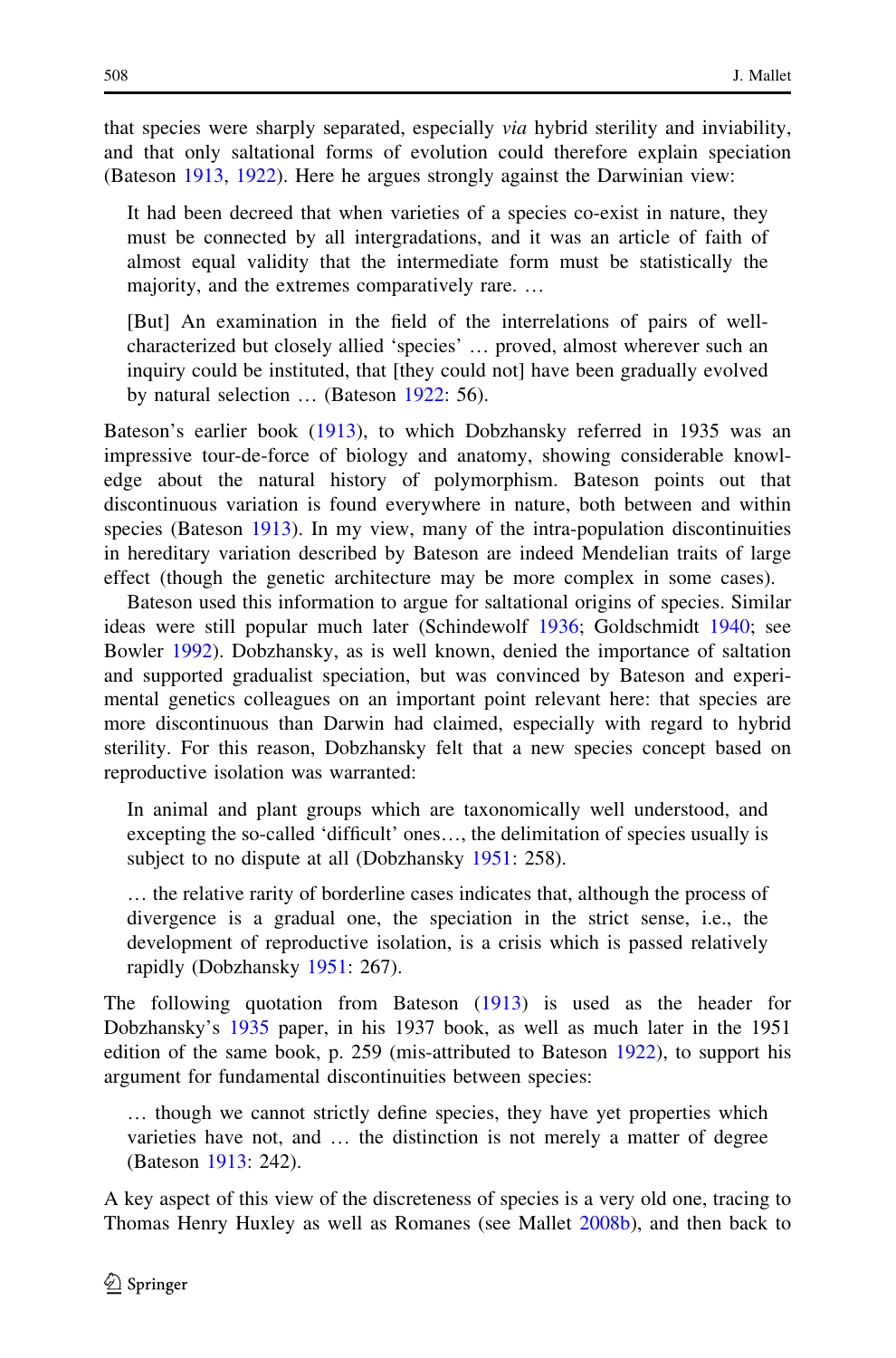Buffon and the creationists: that distinct species are intersterile, and that Darwin had failed to explain this under natural selection. More nuanced arguments for positions similar to those of the mutationists on the discreteness of species and punctuated evolution appeared well into the 1940s (Schindewolf [1936;](#page-29-0) Goldschmidt [1940](#page-27-0)), and even later (Eldredge and Gould [1972\)](#page-27-0). Darwin's clear argument in his chapter Hybridism, that species were just divergent varieties, and that sterility was variable and incidental to speciation was rejected or ignored by those who adopted this view (Conn [1888](#page-26-0)).

Hybrid inviability and sterility were particularly important to Dobzhansky, because he worked extensively on the mutually intersterile fruitflies Drosophila pseudoobscura and D. persimilis (Dobzhansky [1951\)](#page-27-0). Earlier, these sibling species had been thought of as merely "races" of D. pseudoobscura (Dobzhansky [1937a](#page-27-0), [b\)](#page-27-0). The idea that genes causing hybrid sterility and inviability are especially privileged ''speciation genes,'' compared with other genes under natural selection, is still prevalent, even though they may not be involved with either initiation or completion of speciation (Orr et al. [2004](#page-29-0); Mallet [2006\)](#page-28-0). The important point here is, however, that 'physiological selection', especially hybrid sterility, was again seen as the trait that made the species boundary discrete and real.

While Dobzhansky was influenced by anti-Darwinian ideas on species emanating from physiological selection theory and mutationism, Mayr was receiving similar ideas from a different although related source in systematics. In the mid 1930s, Dobzhansky helped Mayr to fight off a bout of saltationism as well as Lamarckism (Mayr [1981](#page-29-0); Haffer [2007](#page-28-0): 133). Saltational speciation (Goldschmidt [1940](#page-27-0)) may have seemed attractive at this time as it fitted with the systematics training he had received in Berlin. Mayr had read the works of systematists such as Otto Kleinschmidt, Ernst Hartert, Walter Rothschild, Karl Jordan, Erwin Stresemann and Bernhard Rensch. Along with the American Ornithologist's Union and David Starr Jordan in the USA, these were among systematists arguing for versions of the polytypic species idea (Stresemann [1975](#page-30-0); Mayr [1982](#page-29-0); Rothschild [1983](#page-29-0); Mallet [2004;](#page-28-0) Haffer [2007](#page-28-0)). The 'true' species themselves were now increasingly interpreted as distinct forms that could coexist in sympatry without intergradation, and the Darwinian idea that hybrids in contact zones were intermediates between species and varieties began to seem less likely.

Speciation became, so to speak, more difficult under this new view (Mallet [2008a](#page-28-0)), because the true sympatric species now seemed to be separated by 'bridgeless gaps' (Goldschmidt [1940\)](#page-27-0). An early promoter of such ideas in Germany, Otto Kleinschmidt, was a minister in the Protestant church, and to him these revised polytypic species (Formenkreise) seemed so completely separated from one another that they provided evidence for separate creation (Mayr [1942](#page-28-0): 113–114). To evolutionists like Rensch and Mayr, subspecies were again considered incipient species, as for Darwin. However, the smooth intergradation of geographic subspecies, contrasted with almost complete lack of intergradation of sympatric species, suggested that the new polytypic species were more distinct, and that 'doubtful species' would be rarer than Darwin had realized (see for example Mayr [1942:](#page-28-0) 148–149).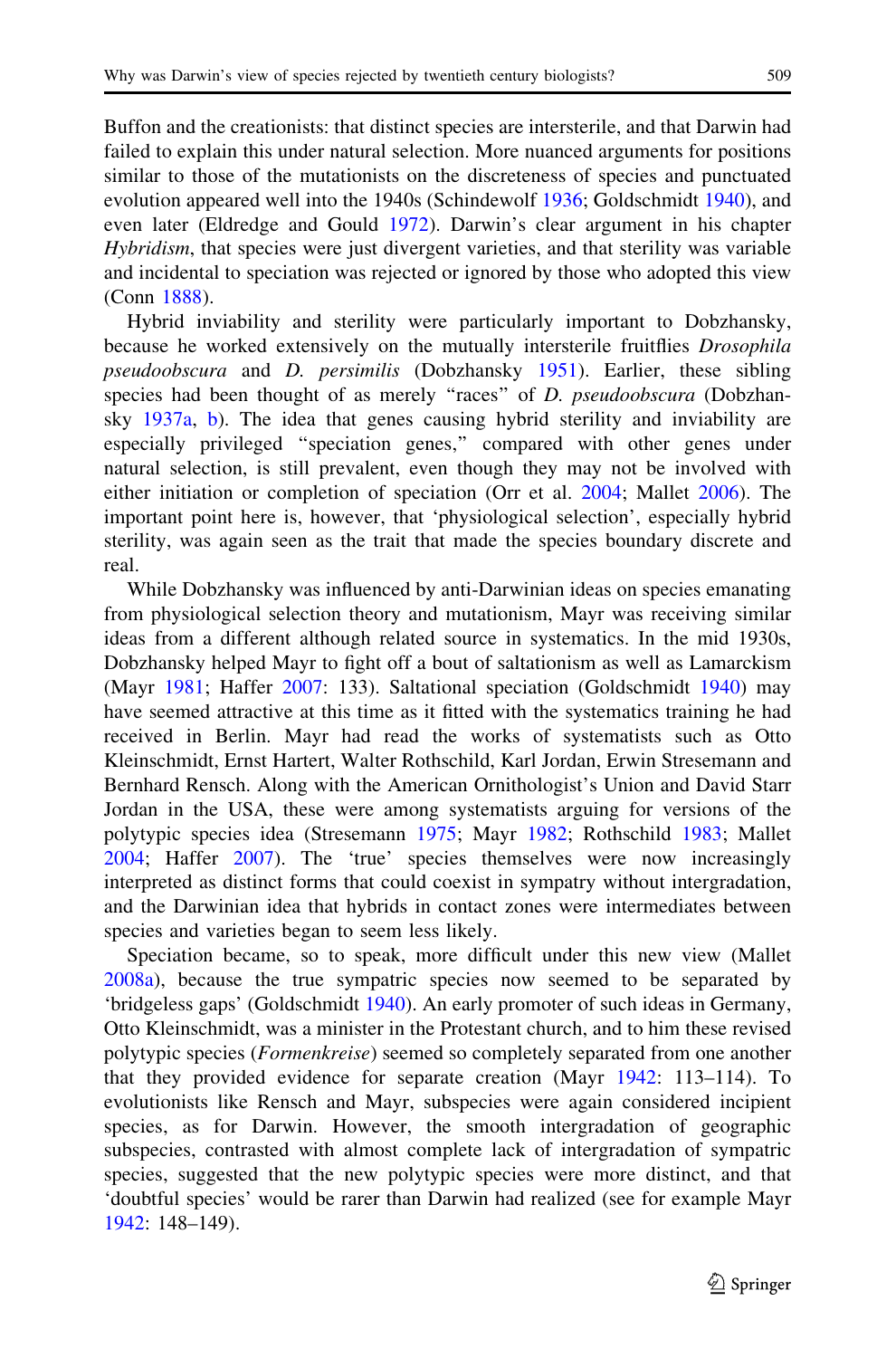Species as integrated, adaptive units, or 'superorganisms'

This emerging idea of species specialness was crystallized in the 1950s–1960s by Dobzhansky, Mayr and Alfred Emerson long before distinctions between group selection and individual, or gene-oriented selection had been clearly separated (Hamilton [1964;](#page-28-0) Williams [1966](#page-30-0)). 'Isolating mechanisms' were seen as adaptive traits that made species special, and were thought to be advantageous to the species as a whole. They prevented deleterious effects of gene flow on the 'adaptive gene complexes' that supposedly differed between species. Reproductive isolation between species seemed to mean that the species is the only 'real' category in the biological hierarchy, maintained as a homeostatic ''supraindividual biological entity" (Dobzhansky [1951](#page-27-0): 6). Dobzhansky did not change his views on this:

[The] species is not only a category of classification, but also a form of supraindividual biological integration. (Dobzhansky [1970:](#page-27-0) 358; see also pp. 23, 353–354)

Dobzhansky further developed a theory (Dobzhansky [1940](#page-27-0)), today called 'reinforcement' (Butlin [1995](#page-26-0)), whereby 'physiological isolating mechanisms' evolved to perfect reproductive isolation. Dobzhansky's terminology reflects nineteenth century ideas of physiological selection already mentioned (Romanes [1886;](#page-29-0) Wallace [1889\)](#page-30-0). Dobzhansky as late as 1970 argued for the evolution of hybrid sterility and inviability, as well as mate choice, *via* reinforcement (Mallet [2010\)](#page-28-0).

Mayr believed in the adaptedness of reproductive isolation, but paradoxically doubted the only possible mechanism, reinforcement (Mayr [1970:](#page-29-0) 325–327), perhaps because if it took place it would open the door to fully sympatric speciation. Today, theoretical, comparative and experimental evidence supports the existence of reinforcement acting on mate choice, but not hybrid sterility or inviability. Indeed, work with Drosophila suggests it or a similar process may commonly account for the evolution of assortative mating among sympatric species (Coyne and Orr [2004](#page-27-0)).

Although both Dobzhansky and Mayr clearly agreed with Darwin that hybrid inviability and sterility would often or primarily evolve as incidental by-products of divergent evolution, this did not prevent them from believing that reproductive isolation was an adaption to preserve species purity:

The reproductive isolation of a species is a protective device against the breaking up of its well-integrated, co-adapted gene system. Through organizing diversity into species, a system has been created that permits genetic diversification and the accumulation of favorable genes and gene combinations without any danger of destruction of the basic gene complex (Mayr [1963:](#page-28-0) 423).

It is the function of the isolating mechanisms to prevent such a breakdown and to protect the integrity of the genetic system of species. Any attribute of a species that would favour the production of inferior hybrids is selected against, since it results in a wastage of gametes. Such selection maintains the efficiency of the isolating mechanisms and may indeed help to perfect them.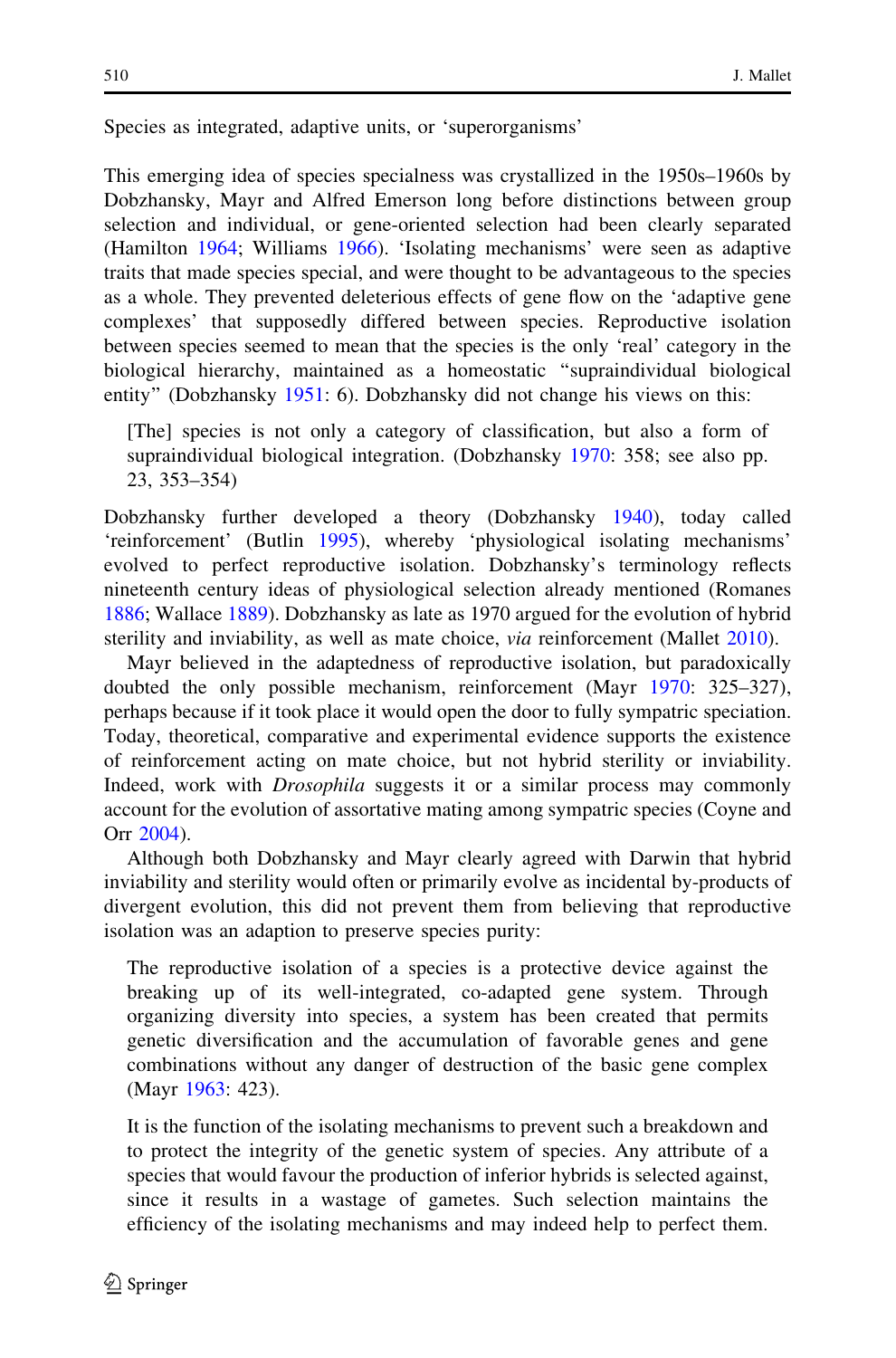Isolating mechanisms are among the most important biological properties of species (Mayr [1970:](#page-29-0) 68)

Elaborate sexually dimorphic morphologies, as well as energetic courtship behaviours, were thus interpreted as traits that adaptively prevent hybridization. The possibility that such traits might instead be driven by Darwinian sexual selection or sexual conflict within species was dismissed:

… it is now realized that many phenomena that have been recorded in the past as furthering intraspecific sexual selection are actually specific recognition marks. Their primary function seems to be to facilitate the meeting and recognition of conspecific individuals and to prevent hybridization between different species (Mayr [1942:](#page-28-0) 254).

The term 'reproductive isolation' appears to originate with Alfred E. Emerson [\(1935](#page-27-0)). Emerson later became organiser of the short-lived and somewhat inactive Society for the Study of Speciation with Dobzhansky and Julian Huxley. Mayr tried to join this society and effect some activity, but was not permitted to do so (Cain [2000\)](#page-26-0). Emerson was a strong supporter of the 'superorganism' concept in its application to social insects. Later, he became the key author on a comprehensive ecology textbook that extended the scope of the 'superorganism' idea not only to species, but also to whole ecological communities as units of integration (Allee et al. [1949](#page-26-0)). The pioneering British ecologist, Charles Elton, had long held similar views, arguing that population regulation evolved as an adaptation to avoid overpopulation (Elton [1927\)](#page-27-0). It was apparently a lecture by Emerson on the superorganism theme that drove an exasperated G.C. Williams to write his wellknown critique of adaptation and natural selection, according to the 1996 preface in recent editions of his book (Williams [1966](#page-30-0)).

I hasten to add that these holistic, now unfashionable and anti-Darwinian ideas were not controversial from the 1940s to early 1960s. By 1963, Mayr clearly began to embrace sexual selection and argued (apparently without data or literature references) that male birds of paradise are selected for reproductive success, even potentially to the detriment of the species as a whole (Mayr [1963](#page-28-0): 199), although he stopped short of suggesting a role for sexual selection in speciation. By 1970 both Mayr and Dobzhansky clearly understood the problems with group selection raised by W.D. Hamilton and G.C. Williams (Dobzhansky [1970:](#page-27-0) 425–428; Mayr [1970:](#page-29-0) 114–119). Yet this understanding somehow failed to dent their holistic views that reproductive isolating mechanisms were important species-level adaptations, as we have already seen (see also Mallet [2010\)](#page-28-0).

The Mayr–Dobzhansky holistic view of species proved very successful. The idea was hailed by biologists as the great advance that enabled one to understand, for the first time, how speciation occurred. There were some critics, still well worth reading, of this new, more concrete view of species (Ehrlich and Raven [1969;](#page-27-0) Sokal and Crovello [1970\)](#page-29-0), but detractors were in a minority. Here is an example of a gushing tribute to Mayr's way of thinking, in a popular book blending science and religion by the Oxford evolutionary biologist Alister Hardy: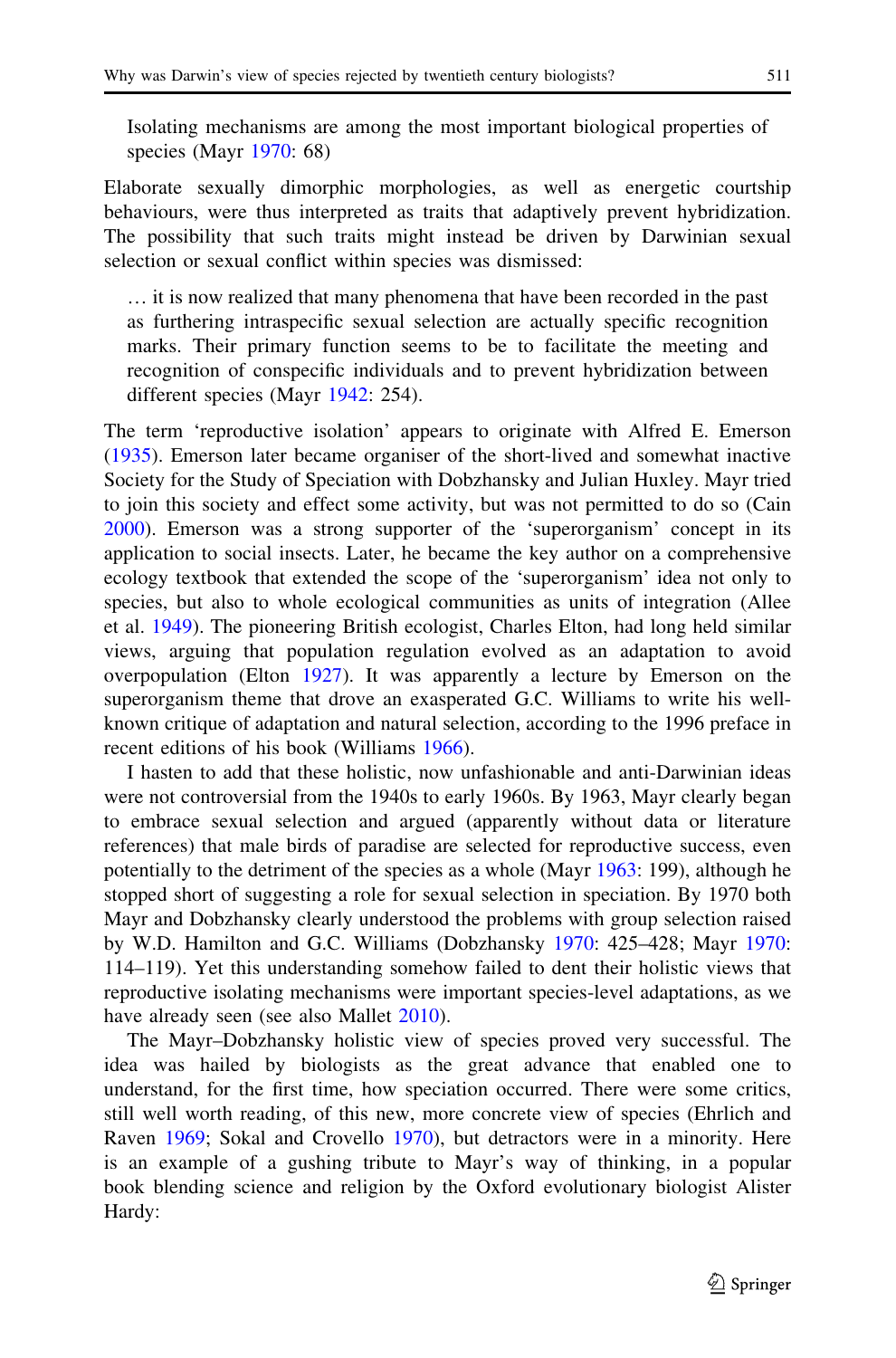Hardly any one, until Ernst Mayr published his Systematics and the Origin of Species in 1942, really understood that the species was a unique unit, having quite a different significance in the evolutionary system from that of any other category. … For a long time naturalists had accepted what had been called the practical species concept that Darwin held. … We now realise that the species is something which is not just a matter of judgment but has a quite definite objective reality (Hardy [1965](#page-28-0): 96).

Most books on evolution at the time said similar things, and the Mayr view was extremely seductive. The view that Darwin hadn't done his job properly was almost universal. To give another example, Michael Ghiselin wrote:

The biological species concept stresses the integrity of species as units of function. It emphasizes reproductive isolation because once a barrier to crossing has arisen, new units of interaction are formed, and for this reason the change from a geographic race to a species involves a fundamental alteration in the properties of the unit itself. … Those who object to this differentiation should, to be consistent, affirm that there is no real difference between a foetus and a newborn infant, or between a living animal and a corpse. Darwin seems not to have fully appreciated the importance of the discontinuity … (Ghiselin [1969](#page-27-0): 101).

It is therefore advantageous to organisms that they are broken up into separate populations, for these can each be modified and adapted to a particular way of life (Ghiselin [1969:](#page-27-0) 146–147).

Oddly, Ghiselin had earlier in this same volume performed a careful analysis demonstrating Mayr's misrepresentation of many aspects of Darwin's view of species (Ghiselin [1969](#page-27-0): 89–101). Nonetheless Ghiselin here agreed with Mayr that Darwin did not understand the adaptive and integrated nature of species, and therefore had been unable to make much headway on speciation. Ghiselin instead viewed species to be analogous, in logic, to individual organisms: homeostatic wholes, real 'units' with defined births, deaths and lifetimes. Species were no longer nominalistic classes of organisms settled merely by agreement between good systematists, as Darwin had suggested, they were in a sense ''real individuals'' (Ghiselin [1969:](#page-27-0) 53; Ghiselin [1974\)](#page-27-0).

Today, the full force of the sociobiological revolution has swept through biology. Altruism in the biological sense evolves normally only if it benefits an individual's kin, or its own 'selfish genes.' It is now almost a null hypothesis that group selection does not occur. Darwinian sexual selection has been rehabilitated (Andersson [1994\)](#page-26-0). The group selectionism of the biological species concept of the 1950s–1970s, and of Ghiselin's 'species as individuals' idea, has been highlighted a number of times (Kitcher [1984;](#page-28-0) Paterson [1985](#page-29-0); Ruse [1987;](#page-29-0) Williams [1992](#page-30-0); Mallet [2010\)](#page-28-0).

One hundred and fifty years after *The Origin*, almost no space is today devoted to species as stable, cohesive units maintained by group-advantageous 'mechanisms.' Instead, we instead discuss the roles of sexual selection and sexual conflict on speciation extensively (Rice [1998;](#page-29-0) Coyne and Orr [2004](#page-27-0); Ritchie [2007](#page-29-0); Price [2008\)](#page-29-0). What has been termed selection for species recognition or 'specific mate recognition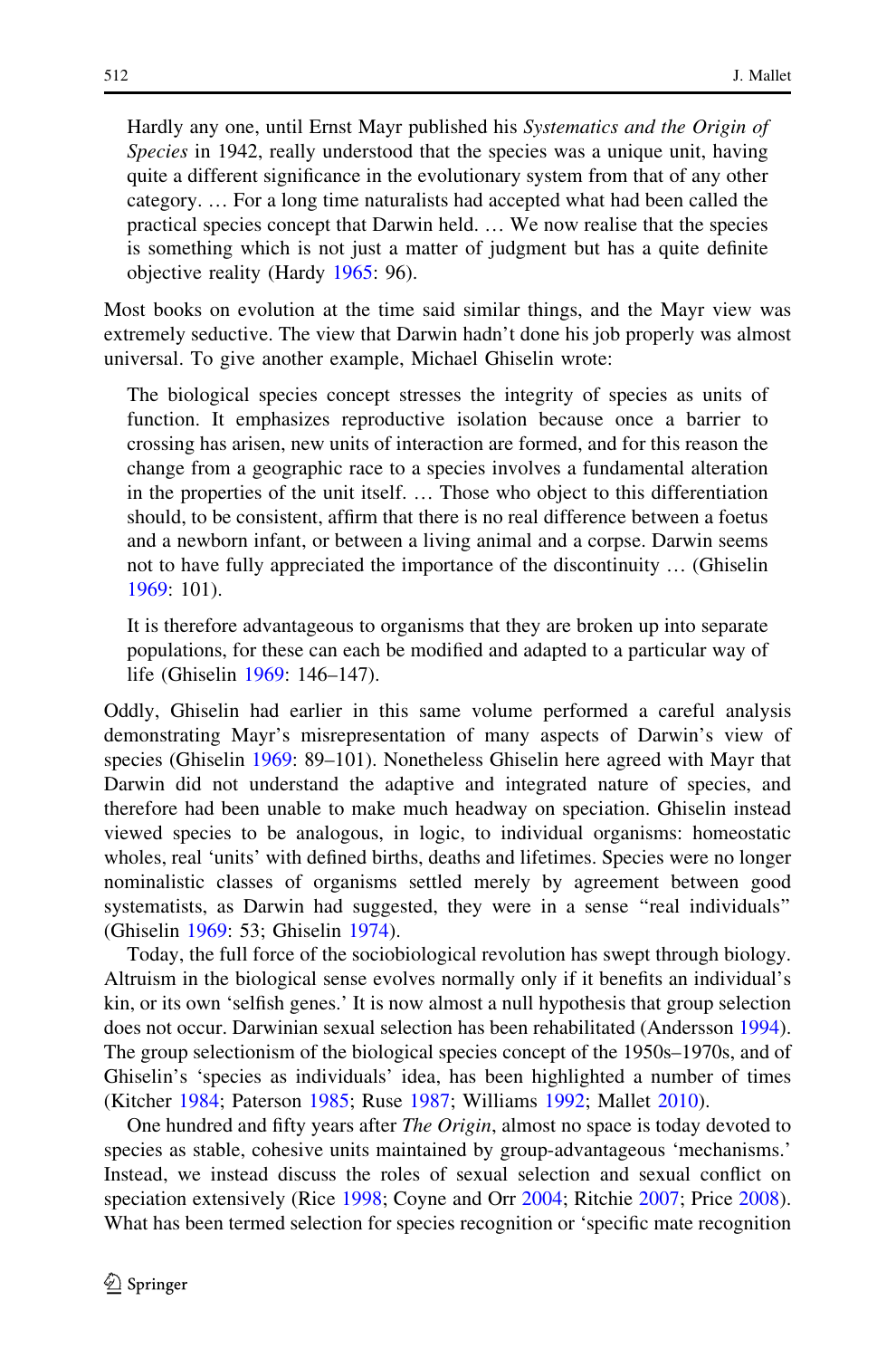systems' (Paterson [1985](#page-29-0)) can be seen to occur either *via* coevolution of mating preferences with traits of individual mates, or via reinforcement between species (Coyne and Orr [2004:](#page-27-0) 220). The first process, coevolution of preference with new recognition traits as they evolve, is simply a form of 'good-genes' sexual selection (Andersson and Simmons [2006](#page-26-0)): individuals preferring to mate with disfavoured ancestral phenotypes will be weeded out. The second process, reinforcement, or avoidance of matings with individuals when hybridization is deleterious, can also be considered a form of sexual selection for 'good genotypes' in offspring, rather than a species-level trait at all (see also Coyne and Orr [2004:](#page-27-0) 221; Ritchie [2007](#page-29-0); Mallet [2010\)](#page-28-0). Darwinian sexual selection acts on individuals, and so can divide species as readily as hold them together (Ritchie [2007](#page-29-0)). Therefore, an argument can now be made that the term 'species recognition' itself is devoid of meaning. The Darwinian view of the primacy of natural and sexual selection has largely supplanted grouprelated ideas of reproductive isolating mechanisms and species recognition.

Genetic markers and population genetics

Another important reason why Darwin's view of species was rejected in the post-World War II period seems to have been purely practical. Before the Watson–Crick model of DNA, the nature of Mendelian genes and how they acted was hard to imagine. Even as late as 1951, Dobzhansky ([1951:](#page-27-0) 13–14) doubted the emerging 'one-gene-one-enzyme' hypothesis. Such a simple biochemical function of the gene did not seem enough for geneticists at that time. One of the ground-breaking molecular biologists of that generation, Jacques Monod, put it well: ''The gene was, in the minds of people, … as inaccessible, by definition, as the material of the galaxies'' (Monod in Judson [1996](#page-28-0): 403). Monod was discussing the situation in 1958. Abundant genetic markers applicable to natural populations first became available only in the late 1960s and 1970s (Avise [2000](#page-26-0)). Before the mid 1960s it would have been almost impossible to detect Darwinian gaps in distributions of genotypes.

In this climate, the problem of identifying cryptic taxa led to the view that downstream effects of genes such as morphology were unsuitable for characterising species. Morphologically similar, although biologically divergent, sibling species, were well known, even to Darwin (e.g. the 'willow wrens,' *Phylloscopus*) (Darwin [1863\)](#page-27-0), as well as to Dobzhansky (e.g. Sturtevant's discovery of Drosophila persimilis as an 'intersterile race' of D. pseudoobscura) (Dobzhansky [1937a](#page-27-0)). For Dobzhansky and Mayr, this militated against a Darwinian definition based on gaps in morphology or other direct products of heredity. The opposite problem, of separate sexes or single locus polymorphs separated by large morphological gaps, such as Batesian mimicry polymorphisms in *Papilio* (Poulton [1904\)](#page-29-0), added fuel to the argument that mere genotypic or phenotypic data could not be used to detect species.

With gene action still a mystery, what was thought to be required was a more allencompassing, 'biological' concept of species. The solution seemed to be to define species *via* species-level functional traits that maintain separateness—reproductive isolation, rather than *via* the separateness of the morphological or genotypic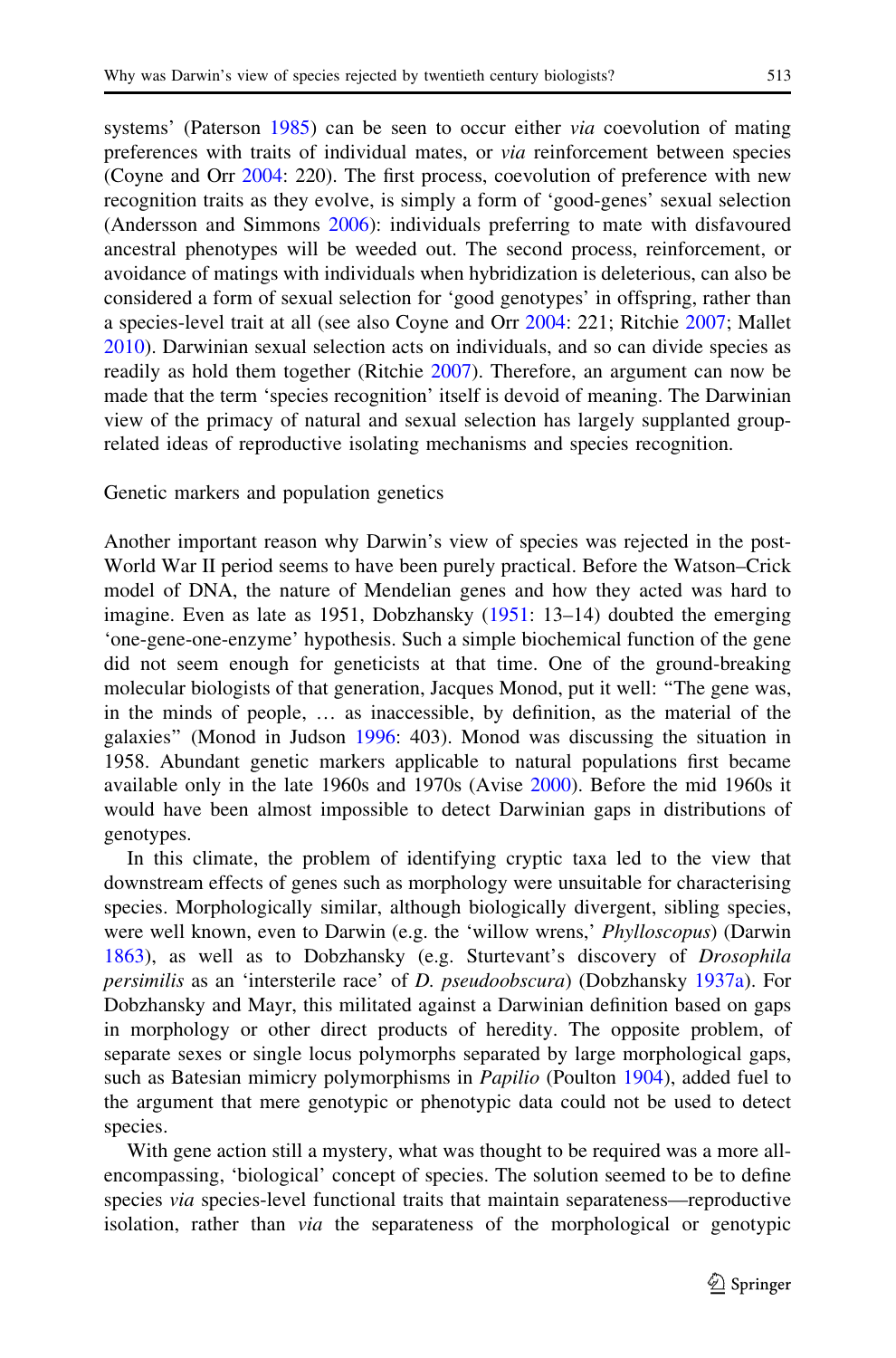distributions itself (Poulton [1904;](#page-29-0) Jordan [1905c](#page-28-0); Dobzhansky [1935,](#page-27-0) [1937b](#page-27-0); Mayr [1942\)](#page-28-0). With molecular markers, this particular problem has vanished. Darwinian peaks and gaps in the frequency distribution of multilocus genotypes can now be detected readily, even in cryptic and sibling species (Avise [2000](#page-26-0)), and newer statistical analyses allow multilocus genotypes to be assigned to species (Pritchard et al. [2000\)](#page-29-0). Today, these tools allow us to make inferences about reproductive isolation from Darwinian clusters revealed by multilocus population data. We no longer need, as Dobzhansky and Mayr believed, to infer species clusterhood on the basis of mating behaviour and hybrid viability (although it can be used as evidence).

Influence of the new biological view of species on understanding Darwin

Having convinced himself of the superiority of the biological species concept, Mayr, the major promoter of the new biological species concept, made a series of important historical analyses of Darwin's writings on species (Mayr [1959](#page-28-0), [1963,](#page-28-0) [1982\)](#page-29-0). The difficulty with Mayr's interpretation is that beliefs about species can interfere with an understanding of Darwin on his own terms. Mayr has been accused of this a number of times (Ghiselin [1969](#page-27-0), [2004b](#page-27-0); Kottler [1978;](#page-28-0) Sulloway [1979;](#page-30-0) Mallet [2008b](#page-28-0)). Mayr repeatedly used in these analyses highly abbreviated quotations, copied from in longhand *The Origin* on notecards, which must have exacerbated the difficulty of interpreting Darwin [\(Appendix,](#page-20-0) Ghiselin [2004b\)](#page-27-0). Mayr's [\(1982](#page-29-0): 267) *Origin* quotations are perhaps the fullest Mayr has given in support of his contention that Darwin misunderstood the nature of species. In some cases, Mayr's selected quotations appear to make Darwin say almost the opposite of what was meant by the original passages from which they are taken. In the [Appendix](#page-20-0) I detail how these abbreviated quotations can misrepresent Darwin's views. It seems important here to highlight how Mayr quoted Darwin because many biologists, as well as philosophers and historians of science still repeatedly re-use these same quotations from The Origin.

In conclusion, dissatisfaction with Darwinian ideas about species stemmed from a number of beliefs held by biologists of the mid-twentieth century. First, there arose a dogma that reproductive isolation between species made them more real than Darwin had realized they were, and it was argued that Darwin did not understand the importance of intercrossing in preventing divergence. (However, Darwin certainly did understand both hybrid sterility and assortative mating, although rejecting their importance in defining species.) Related to the problem of reproductive isolation, a second belief was that Darwin did not appreciate the role of geography in preventing gene flow, and in allowing divergence leading to speciation (again, he had a good understanding of geographic isolation). Third, species were thought more distinct from one another than Darwin had reputedly said they were (I argue here that Darwin's views were again, however, misinterpreted). This claim was emphasized particularly by Bateson and other mutationists, but later taken up by Dobzhansky and the 'new systematists' who doubted the efficacy of natural selection alone to produce the 'bridgeless gaps' they thought they saw between species. Fourth, biologists were prone to adopt a group selectionist view that species were endowed with homeostatic internal mechanisms for their preservation,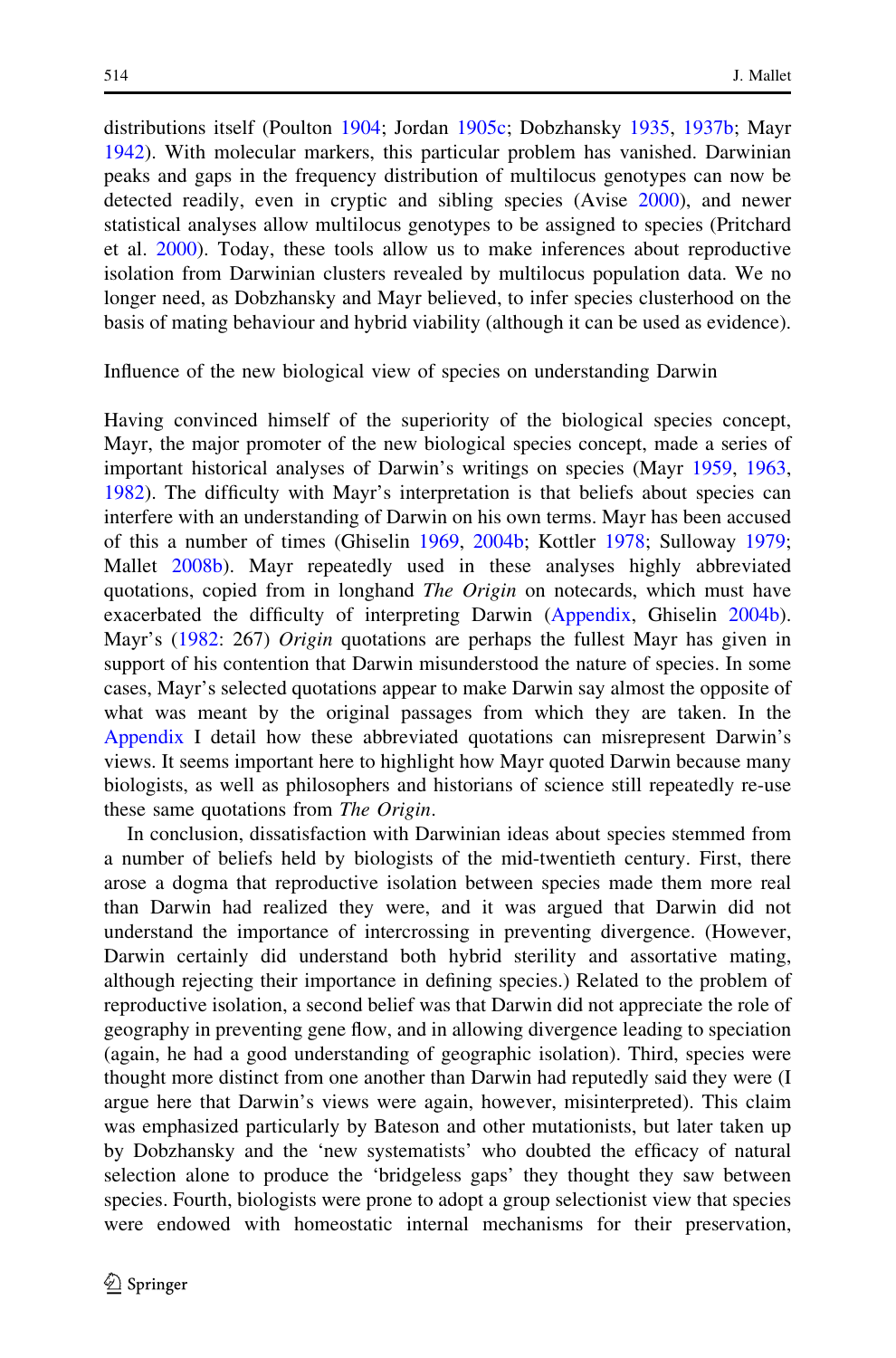'reproductive isolating mechanisms,' 'cohesion mechanisms,' or 'specific mate recognition systems' (all are now generally disbelieved). Finally, Darwin's character-based view of species as evidenced by gaps in variation seemed impossible to apply to compatible but morphologically divergent morphs within species, or to morphologically similar but reproductively isolated 'sibling species.' Reproductive isolation therefore seemed a better definition of species. (However, abundant molecular markers and better statistical treatment of multilocus genetic data now allows species delimitation using a Darwinian cluster criterion.) Finally, these twentieth century biological beliefs about species, coupled with overabbreviated quotations from Darwin, led to a misrepresentation of Darwin's views, making rejection of them easier.

### Conclusions

I have documented here Darwin's understanding of reproductive isolation, the nature of species, the importance of intercrossing in preventing divergence, and geographic isolation, the whole of which he has been accused of lacking, especially by Mayr. It can perhaps be argued that Darwin didn't have the 'right' species concept, but this argument loses its force today, since Mayr's biological species concept is no longer accepted as the gold standard. Many other conflicting concepts of species are now debated.

Another argument repeatedly stressed is that Darwin ''never seriously attempted a rigorous analysis of the problem of the multiplication of species, of the splitting of one species into two'' (Mayr [1963](#page-28-0): 12). See also Coyne and Orr [\(2004](#page-27-0): 11): ''for Darwin, the origin of species was identical to the origin of adaptations within species—the production of different varieties. He therefore conflated the problem of change within a lineage with the problem of the origin of new lineages''. While Darwin did think that natural selection would explain both processes, it seems to me quite odd that anyone, after reading *The Origin*, can seriously contend he didn't understand the need to explain divergence. Indeed, he proposed his 'principle of divergence' and 'principle of extinction' for this very purpose (Browne [1980;](#page-26-0) Mallet [2008b](#page-28-0); Kohn [2009](#page-28-0)). One might argue that Darwin's model for species splitting was wrong (Mayr [1992b](#page-29-0); Coyne and Orr [2004](#page-27-0)), but this is very different from claiming he hadn't realized the problem existed. In any case, Darwin's principle of divergence is not far from today's respected theories for ecological speciation and adaptive radiation (Rundle and Nosil [2005;](#page-29-0) Gavrilets and Losos [2009;](#page-27-0) Schluter [2009;](#page-29-0) Reznick and Ricklefs [2009\)](#page-29-0).

An important criticism that can perhaps be leveled at Darwin is that he didn't express himself in *The Origin* as clearly as he might have done. In retrospect, Darwin could have clarified matters for his distracted future readership in the twenty first century, bombarded as we are by a massive electronic and print media. In Chapter II of his first edition, he could have clearly distinguished geographic from non-geographic varieties (as did Wallace [1865,](#page-30-0) for example, as well as Jordan [1905c](#page-28-0), much later). He could have outlined the influences of genealogy, mate preference, and hybrid sterility on the gaps between species. It is also perhaps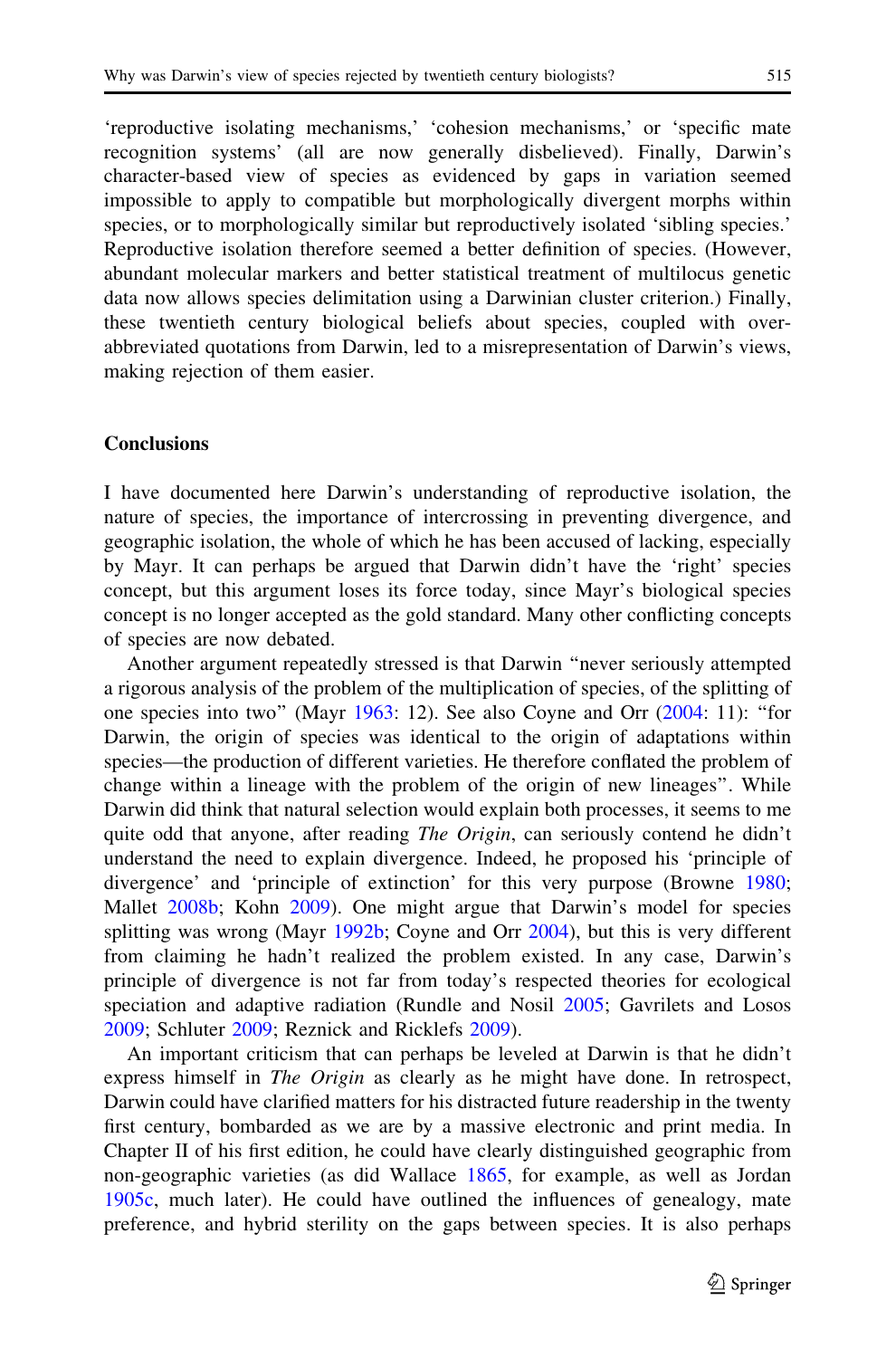unfortunate that he did not include an entry on 'species' in a glossary of technical terms (a suitable glossary was added by the 6th edition of 1872, but 'species' was still not in it—too obvious, perhaps?).

The result of the lack of an overt species definition means one can think of exceptions, in which 'good' species are not covered by Darwin's 'gap' argument, and Mayr takes Darwin to task for this. But species are difficult to define. When dealing with similar exceptions to his own, 'biological' species concept, Mayr [\(1963](#page-28-0): 22) thunders: ''Do we abandon these categories because there are borderline cases and transitions? Do we abandon the concept tree because there are dwarf willows, giant cactuses, and strangler figs?'' In retrospect, it is unfortunate that Mayr did not think to apply his tolerance of exceptions to Darwin's view of species as well.

There is one way to justify Mayr's argument that species are a bit more real than any other taxonomic category. This is the existence of multi-character gaps when in contact, or sympatry. It was sympatry which Darwin didn't clarify adequately; this was left to Wallace ([1865\)](#page-30-0), and later Poulton ([1904\)](#page-29-0) who coined the term 'sympatry' (Mallet [2004,](#page-28-0) [2008b](#page-28-0); Mallet et al. [2009](#page-28-0)). Gaps also exist between sympatric polymorphic phenotypes (or genotypes) within species, but they are not correlated with other polymorphisms. It is thus correlation among unrelated characters in sympatry that we intuitively use to recognize quantitative gaps between separate species. We use similar gaps to separate organisms into higher taxa, such as animals and plants, butterflies and moths, or lizards and birds, or lower taxa, such as subspecies and races. Some of these may not be 'real' monophyletic taxa, but we do somehow conceive of these as useful groups as well. But species represent perhaps the lowest level in the hierarchy of multilocus genetic correlations in *sympatry*; and this is really what the Dobzhansky-Mayr non-dimensional, reproductive isolation definition attempted to capture. Darwin was aware of sympatry and allopatry, and indeed clearly defined species at approximately the same taxonomic level in sympatry (''within the same area'', and ''in a wellinvestigated region") as the rest of us in *The Descent of Man* (Darwin [1871:](#page-27-0) 215). He was certainly not as clear about it in *The Origin* as he might have been, perhaps because his argument became over-abbreviated in the mere 'abstract' of the 'big book' that The Origin was intended to be (Stauffer [1975;](#page-30-0) Sulloway [1979;](#page-30-0) Beatty [1985;](#page-26-0) Sloan [2009](#page-29-0)).

Darwin put together the first comprehensive argument for evolution of species. Some lack of clarity can surely, now, be tolerated without automatically concluding that Darwin failed or was wrong. Evolutionary biologists are again becoming more Darwinian in their outlook on speciation and evolution in general than they have been for around 120 years (Mallet [2001;](#page-28-0) Orr [2009;](#page-29-0) Schluter [2009](#page-29-0)). Considering Darwin's ignorance of Mendelian genetics, it is uncanny just how much he got right about species.

Acknowledgments This article was written while the author was in receipt of generous sabbatical fellowships at the Wissenschaftskolleg zu Berlin and the Radcliffe Institute at Harvard University. I am extremely grateful to Janet Browne, Marc Ereshefsky, Sheila Fitzpatrick, Jürgen Haffer, Michael Ruse and two anonymous reviewers for critically reading the manuscript, and to the library staff of the Wissenschaftskolleg for help in tracing many original sources. I am especially grateful to Maureen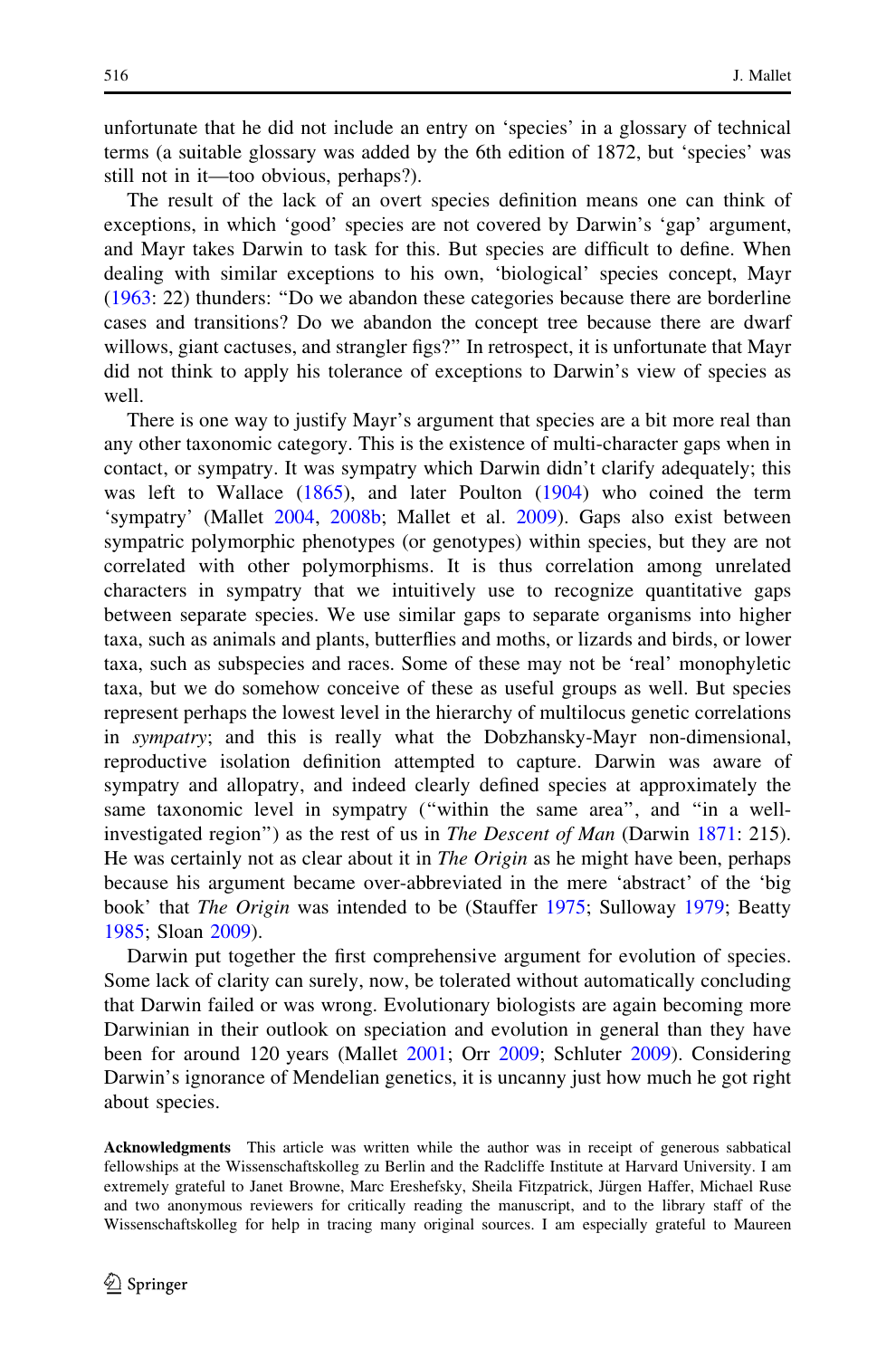<span id="page-20-0"></span>O'Malley for heroic editorial work, which has greatly benefited this final version. I am also grateful to Axel Meyer, Patrik Nosil, and Jeff Feder, all fellow members of the Schwerpunktgruppe on Sympatric Speciation at the Wissenschaftskolleg, and Richard Lewontin for discussions and support. This paper was first presented at the workshop, Perspectives on the Tree of Life, sponsored by the Leverhulme Trust and held in Halifax, Nova Scotia, July, 2009.

### Appendix: How was Darwin's text misread?

The scientific, and possibly political and metaphysical climate of the times forms the background against which a new understanding of species arose in the 1930s and 1940s. However, this does not excuse misreading Darwin, and I here argue the most influential proponent of the new, non-Darwinian view of species did just this. The claim was made that a revolution against Darwin's species concept, rather than a modification or improvement of it, was required. Here I show that extremely abbreviated extracts from *The Origin* exacerbated still further a view of Darwin's understanding of species promulgated by Mayr in particular. There is a danger, of course, in turning the reading of Darwin into a kind of hermeneutics. However, I believe the case against Darwin's failure to define species is so clear, once one understands his actual views, that it seems a pity not to highlight how easily Mayr's extracts can be misleading, especially as this evidence is apparently unknown to many historians of science, even by those generally critical of Mayr's analysis of Darwin.

Evolutionary biologists probably rarely read Darwin today, with some enlightened exceptions (Berry and Hoekstra [2009\)](#page-26-0). When they do, they tend to skim the ''turgid Victorian prose that is uncongenial to modern readers'' (Coyne [2008](#page-27-0)). Even after re-reading The Origin, presumably repeatedly, biologists continue to argue that "speciation ... was terra incognita for Darwin" (Berry and Hoekstra [2009](#page-26-0)), or that "his views on species and speciation are pretty wonky" (Coyne [2009](#page-27-0)). In the 1900s–1950s, the climate for understanding Darwin was far worse than today. Darwinism had been in decline (Bowler [1992](#page-26-0)), and though Darwin was revered as the initiator of evolutionary thought, a 'modern' book on evolution or systematics probably didn't require careful reading of Darwin. References by Dobzhansky [\(1937b](#page-27-0)) and Mayr ([1942\)](#page-28-0) to Darwin or history are generally cursory at this stage (Winsor [2006](#page-30-0)).

With the centenary of *The Origin*, it is clear that Mayr in particular did begin to read Darwin's text carefully (Mayr [1959](#page-28-0), [1963](#page-28-0)); indeed he edited the facsimile reprint of the first edition of *The Origin* I have used here (Mayr [1964](#page-29-0)). Mayr's later work includes abundant quotations from Darwin. Yet his assessment of Darwin's view of species remained entirely negative, largely perhaps because everything Darwin said on species seemed so strongly opposed to Mayr's own 'correct' and 'modern,' reproductive isolation definition of species. Mayr, of course, was not the only influence on evolutionary thought at the time. Yet it is curious that many philosophers and historians of science and biologists use the same quotations about species from The Origin, exactly as cited by Mayr (these co-citations are highlighted below). This is probably because, even when critical of Mayr's analysis of Darwin, these authors often side with Mayr's instead of Darwin's view of species.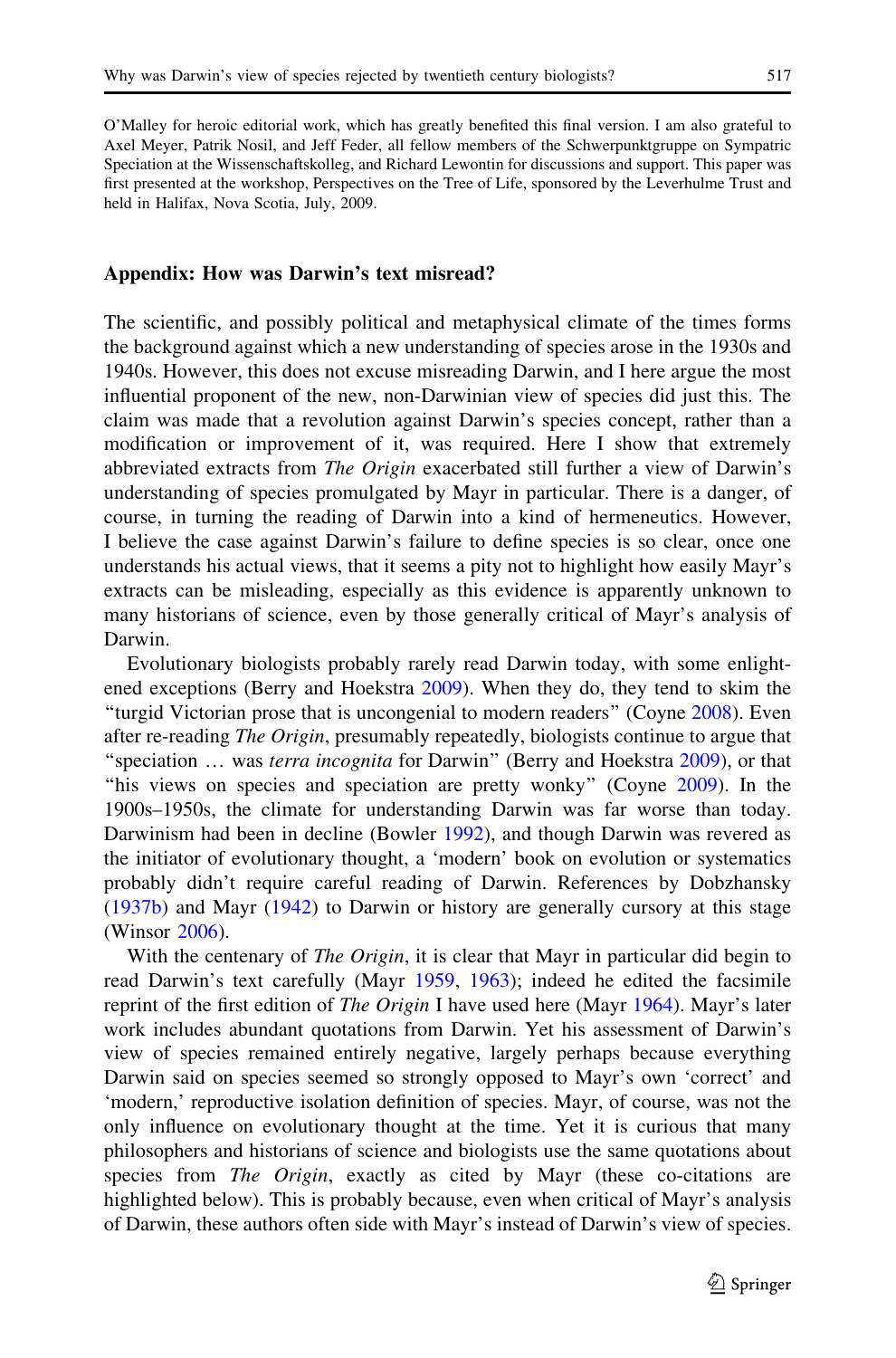My evidence here consists of seven quotations used by Mayr to support his argument on 'Darwin's failure' in The Growth of Biological Thought (Mayr [1982:](#page-29-0) 267). These make up perhaps the most complete statement anywhere of the modern case against Darwin's view of species. According to Mayr, these quotations show how Darwin had changed his mind about the definition of species from an emphasis on reproductive isolation in his notebooks to a kind of nihilism in The Origin. Darwin was apparently at this time ''… increasingly influenced by the botanical literature and by correspondence with his botanical friends'' (Mayr [1982:](#page-29-0) 267; Sulloway [1979\)](#page-30-0), although why Mayr felt that plant species should be any less wellformed than animal species is not clear (Knapp [2008\)](#page-28-0).

However, Mayr's interpretation of Darwin's views in The Origin is now generally viewed as erroneous (Ghiselin [1969\)](#page-27-0). As Ghiselin has remarked:

Mayr [had the] notion that Darwin was inconsistent about species concepts, which I had corrected ... earlier [Ghiselin [1969](#page-27-0)]. As I explained in a passage that was suppressed by the editor of the journal, Mayr reached his conclusion by writing out what Darwin said on cards, and deciding that the statements on the cards were inconsistent (Ghiselin [2004a](#page-27-0)).

Many problems Mayr ([1982](#page-29-0): 267) had in interpreting Darwin indeed stemmed from his use of extremely abbreviated quotations. Here I go through the quotations to show how they could have been misconstrued. The first is:

(1) ''No one definition has as yet satisfied all naturalists; yet every naturalist knows vaguely what he means when he speaks of a species.'' (Darwin [1859](#page-27-0): 44, [1872](#page-27-0): 33).

Here Darwin merely highlights an existing controversy about what are 'real' species. The quotation does not at all show that Darwin himself denied that species exist. The very next paragraph, overleaf, shows what he means here; ''Generally the term includes the unknown element of a distinct act of creation.'' In other words, Darwin is saying simply that many naturalists and scientists of his day were special creationists, but even so they can't agree where to draw the line. This statement can hardly be viewed as controversial today, and it does not provide any evidence that Darwin's species concept had changed or was inadequate.

The next, very widely cited quotation comes much closer to today's perceived view of Darwin's failure to define species scientifically:

(2) ''In determining whether a form should be ranked as a species or a variety, the opinion of naturalists having sound judgment and wide experience seems the only guide to follow.'' (Darwin [1859:](#page-27-0) 47, [1872:](#page-27-0) 37. Also used by Mayr [1942](#page-28-0): 115; Ghiselin [1969](#page-27-0): 95; Wright [1978:](#page-30-0) 1; McOuat [1996:](#page-29-0) 515; Ereshefsky [2009](#page-27-0): 5–6!, and many others).

Tellingly, a key word, "Hence," has been omitted by Mayr from the beginning of Darwin's own sentence, in 1942 as well as in 1982. The "Hence, in determining ..." is necessary in Darwin's text because this sentence forms the conclusion to an argument that varieties are similar to species in difficult cases.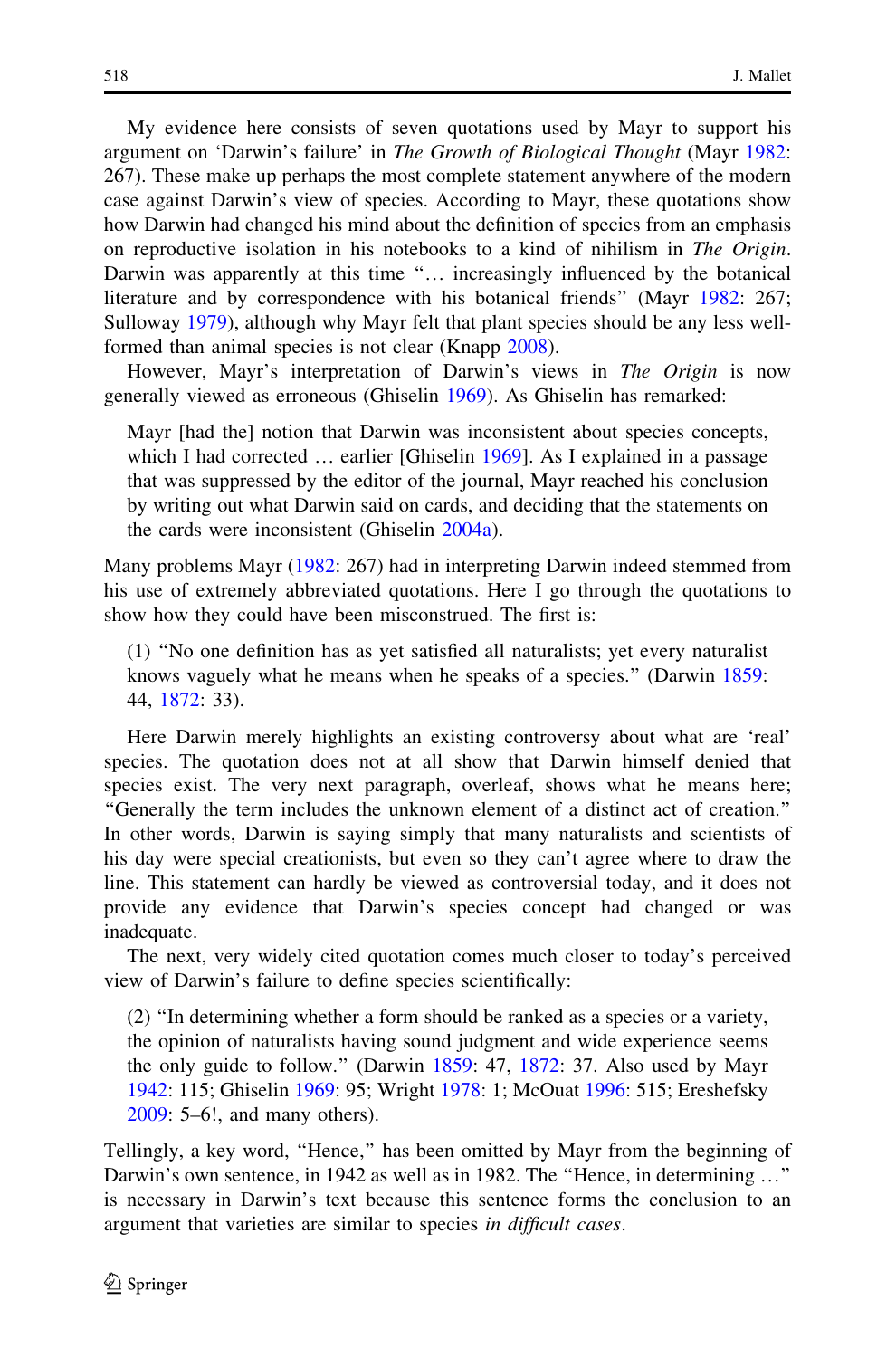The header on these pages is ''DOUBTFUL SPECIES.'' Above the quotation, on the same page, Darwin ([1859\)](#page-27-0) argues: ''Practically, when a naturalist can unite two forms together by others having intermediate characters, he treats the one as a variety of the other, ranking the most common, but sometimes the one first described, as the species, and the other as the variety.'' Here we have Darwin's clear, if somewhat implicit criterion for species defined by gaps in variation; varieties, on the other hand, lack gaps. But Darwin then cites some problems: ''… cases of great difficulty … sometimes occur in deciding whether or not to rank one form as a variety of another, even when they are closely connected by intermediate links…'' (Darwin [1859](#page-27-0): 47). Doubtful cases exist, ''Hence, … the opinion of naturalists … seems the only guide to follow.''

This fuller and more correct reading of Darwin's is reinforced by the very next sentence, overleaf, also under the heading ''DOUBTFUL SPECIES.'' It begins: "That varieties of this doubtful nature are far from uncommon cannot be disputed …'' (Darwin [1859](#page-27-0): 48, my emphasis). Darwin is not at all saying, as might be supposed from the partial quotation used by Mayr, as well as many others, that all species are arbitrary units to be determined only *via* agreement of specialists. He is saying only that the most difficult cases must be so judged, since these borderline cases are indeed a matter of opinion. This is as true today as it was in Darwin's time.

Now it becomes easier also to understand the following two quotations also from the same section of The Origin:

(3) ''From these remarks, it will be seen that I look at the term species as one arbitrarily given for the sake of convenience to a set of individuals closely resembling each other, and that it does not essentially differ from the term variety, which is given to less distinct and more fluctuating forms.'' (Darwin [1859](#page-27-0): 52, [1872:](#page-27-0) 42; see also p. 469. Also used in Mayr [1959:](#page-28-0) 222, [1963](#page-28-0): 14; Ghiselin [1969:](#page-27-0) 93, 95; Kottler [1978](#page-28-0): 292, 294; Coyne and Orr [2004:](#page-27-0) 10; Ereshefsky [2009](#page-27-0): 4!).

An earlier statement spanning p. 51 (headed ''DOUBTFUL SPECIES,'' as before) to p. 52 (headed ''VARIETIES GRADUATE INTO SPECIES'') reads: ''And I look on varieties which are in any degree more distinct and permanent, as steps leading to more strongly marked and more permanent varieties; and at these latter, as leading to sub-species, and to species.'' Again, we have the clear assertion of the importance of species distinctness, and that varieties are not distinct. Species are certainly on the same continuum as varieties, but the ''arbitrary'' criterion we use is that species are more distinct: they have gaps between them. Then, four pages later we have the fourth quotation used by Mayr:

(4) ''Hence the amount of difference is one very important criterion in settling whether two forms should be ranked as species or varieties." (Darwin [1859](#page-27-0): 56–57, [1872:](#page-27-0) 45; also used in Mayr [1959](#page-28-0): 222. Similar statement in The Origin p. 485 cited by Ghiselin [1969:](#page-27-0) 98).

On p. 48, Darwin had been arguing that the number of plant species in Britain is disputed among naturalists because the criterion of gaps in the distribution of forms can fail. In contrast, ''amongst animals which unite for each birth, and which are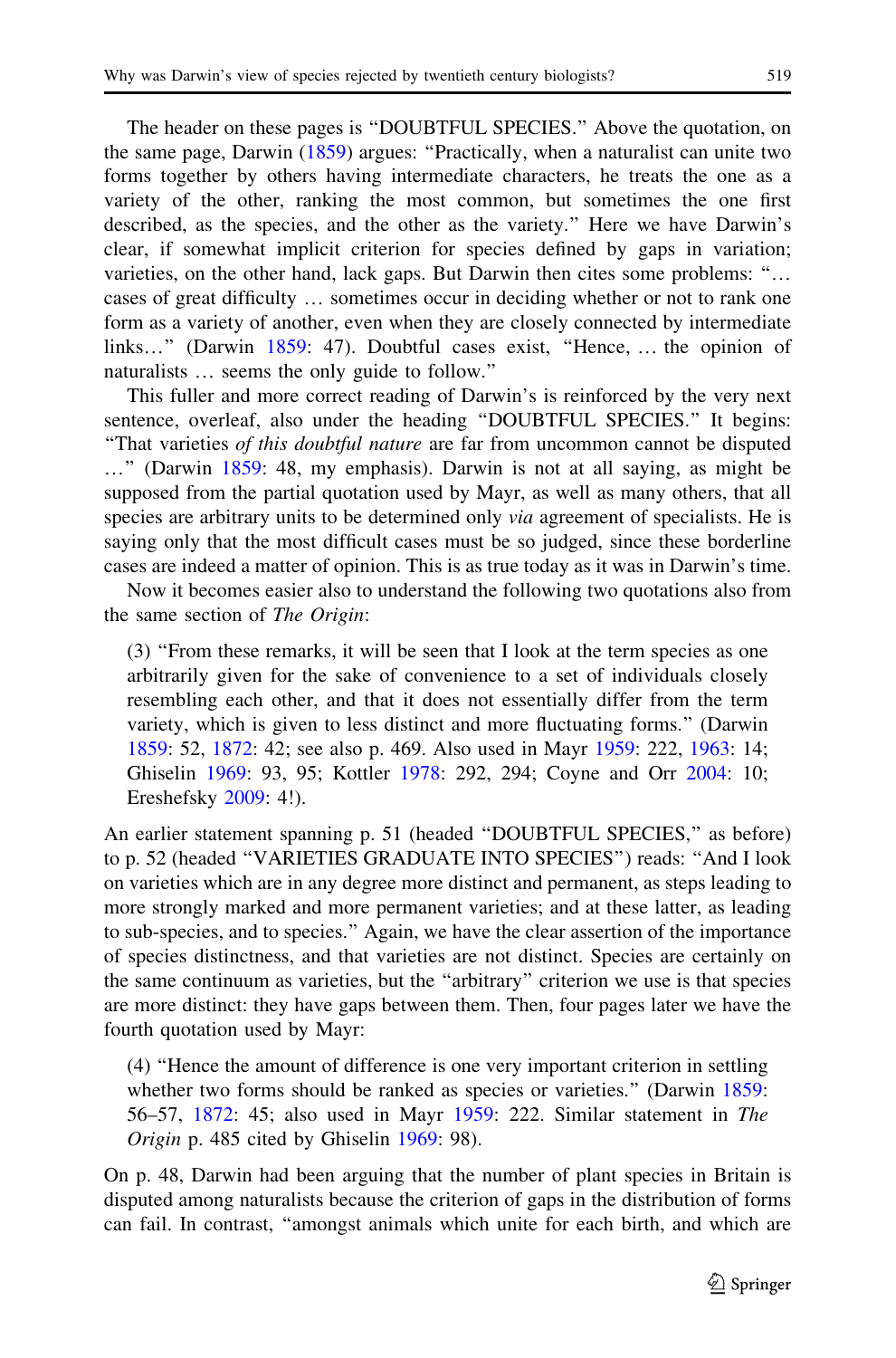highly locomotive, doubtful forms ... can rarely be found in the same country, but are common in separated areas.'' In sympatry, animal species are normally identifiable via gaps, but the problem of making a decision about geographically separated plant or animal populations constantly besets taxonomists, no less today than in Darwin's time.

In spite of his criticism of Darwin, Mayr recognized the same problem. He argued for ''the importance of a nonarbitrary definition of species'' (Mayr [1963](#page-28-0): 29), but he also recognized that ''one finds many populations in nature that have progressed only part of the way towards species status. They may have acquired some of the attributes of distinct species and lack others. One or other of the three most characteristic properties of species—reproductive isolation, ecological difference, and morphological distinguishability—is in such cases only incompletely developed'' (Mayr [1963:](#page-28-0) 24). ''The decision whether or not to call such populations species is by necessity somewhat arbitrary'' (Mayr [1982:](#page-29-0) 282).

As did Darwin, Mayr argued that the 'problem' was particularly severe in geographically separated populations: ''Even though the number of cases causing real difficulties to the taxonomist is very small, it cannot be denied that an objective delimitation of species in a multidimensional system is an impossibility'' (Mayr [1963:](#page-28-0) 24). By 'multidimensional system' Mayr meant one consisting of multiple spatially or temporally separated populations showing various levels of genetic divergence. ''To determine whether or not an incipient species has reached the point of irreversibility is often impossible'' (Mayr [1963:](#page-28-0) 26).

So what did Mayr think of such doubtful forms? Should they be classified as subspecies, or as separate species? ''…Isolated forms, or 'insular species,' are excellent evidence in support of geographic speciation and, as such, welcome to the student of evolution; but, on the other hand, they are also very troublesome to the modern taxonomist'' (Mayr [1942](#page-28-0): 166). Ideally, one would like to infer whether, if brought back together, these populations would remain distinct. ''…It is necessary in the cases of interrupted distribution to leave it to the judgment of the individual systematist, whether or not he considers two particular forms as 'potentially capable' of inbreeding—in other words, whether he considers them subspecies or species. … We may have to apply the degree of morphological difference as a yardstick in all those cases in which we cannot determine the presence of reproductive isolation'' (Mayr [1942:](#page-28-0) 120–121).

Mayr, like Darwin, evidently felt that the degree of morphological difference was useful in doubtful cases, based on the taxonomist's knowledge of the group. Comparing this to the degree of difference normally shown by good species in sympatry in the same group would enable decisions about the taxonomic status of isolated populations. Note that Mayr uses almost the exact same wording as Darwin about degree of morphological differences, the need for taxonomists' (or naturalists') judgment, and the 'somewhat arbitrary' nature of the decision. The main difference is that Darwin concluded from this that species, at least in difficult cases, were somewhat arbitrary, whereas Mayr, although agreeing with this conclusion in practice for species *taxa*, was somehow still able to conceive of his own theoretical species concept as non-arbitrary. The view of species implied in Mayr's writings is, in practical terms, therefore only hair-splittingly different from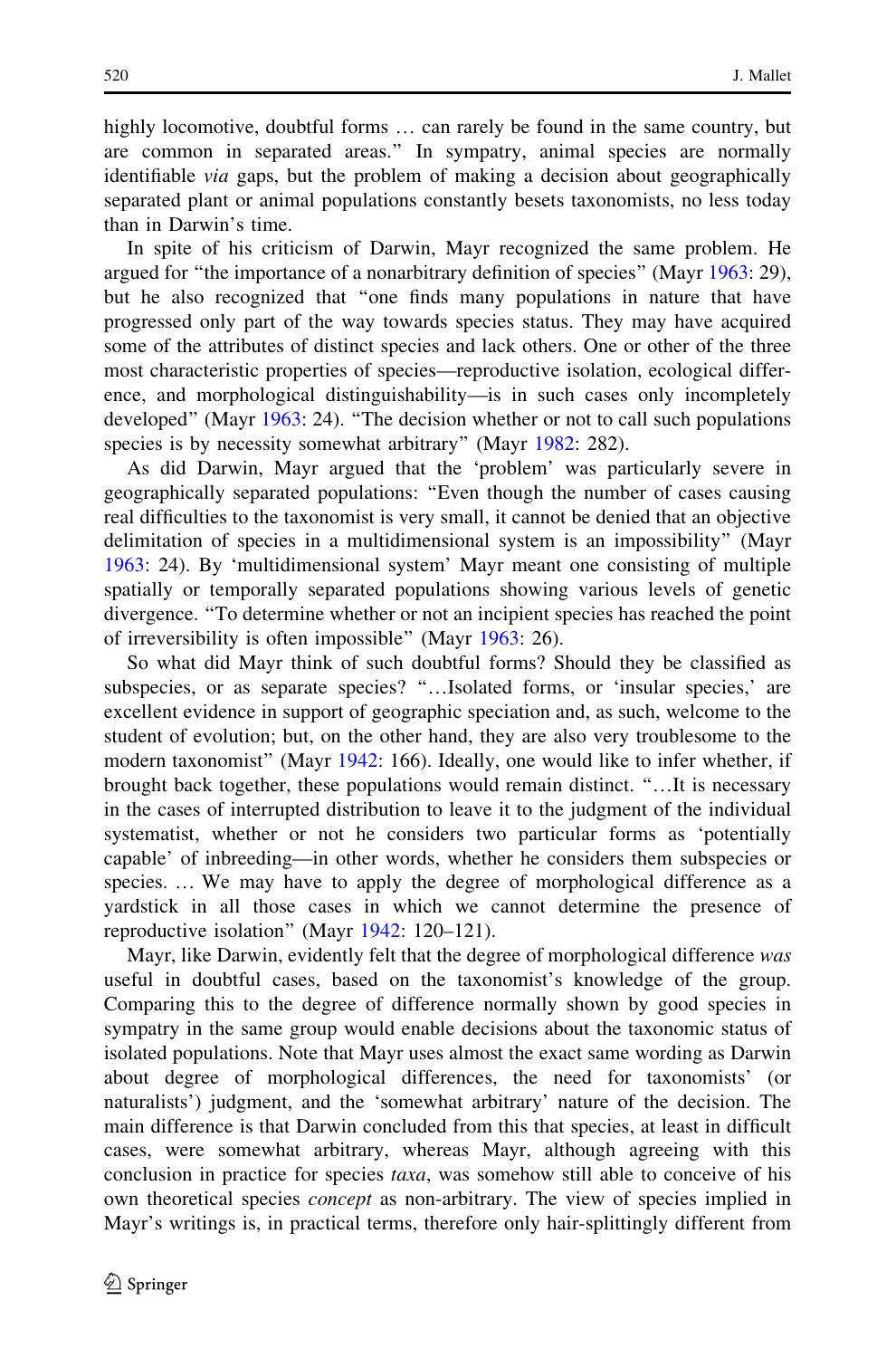that in Darwin's. It seems particularly underhand for Mayr to argue that Darwin had an incomplete understanding of species on the basis of the same arguments and indeed almost the same words that Mayr himself uses about the fuzziness of borderlines between doubtful species.

The next quotation used by Mayr is probably the most egregiously tendentious abridgment of the whole crop:

(5) ''Varieties have the same general characters as species, for they cannot be distinguished from species.'' (Darwin [1859:](#page-27-0) 58)

The complete sentence from which this apparently nonsensical statement is extracted reads (NOTE:  $[] =$  omissions, **bold text** = additions, in Darwin [1872:](#page-27-0) 47):

Finally [, then,] varieties [have the same general characters as species, for they] cannot be distinguished from species, – except, first[ly], by the discovery of intermediate linking forms[, and the occurrence of such links cannot affect the actual characters of the forms which they connect]; and [except,] secondly, by a certain **indefinite** amount of difference **between them** [, for two forms, if differing very little, are generally ranked as varieties, notwithstanding that intermediate linking forms have not been discovered]; but the amount of difference considered necessary to give to two forms the rank of species is quite indefinite (Darwin [1859](#page-27-0): 58–59, Darwin [1872:](#page-27-0) 47).

This represents the beginning of a two-page conclusion to Chapter II, on ''Variation under Nature.'' Darwin has been continuing to document how systematists differ in assigning taxa as species or varieties, thus providing further evidence for transmutation of varieties into good species with gaps between them. Darwin points out some other interesting patterns also relevant to transmutationist ideas, for instance that varieties have more restricted distributions than good species, and that species in larger genera (i.e. with more species) tend to be more similar (i.e. more like varieties) than species in smaller genera, as might be expected if rampant evolution of varieties continued into similar diversification of species (Browne [1980\)](#page-26-0). The four pages 56–59 are headed SPECIES OF LARGE GENERA— RESEMBLE VARIETIES.

The major misunderstanding perpetrated by Mayr's abridgment is the omission of Darwin's first exception; the resultant abbreviated quotation then seems to mean almost the exact opposite of what Darwin intended. Darwin is clearly saying, here, that varieties do differ from species by ''the discovery of intermediate linking forms...." The "- except, firstly..." section must be read to avoid making a nonsense out of what Darwin is attempting to say! The second exception is of course again Darwin's argument for use of ''degree of difference'' in doubtful cases (as did Mayr). Interestingly, another commentator has used a different extreme abbreviation of the above sentence, ''… the amount of difference considered necessary to give to two forms the rank of species is quite indefinite'' (Kottler [1978:](#page-28-0) 291) as similar evidence for Darwin's apparent nihilism. I think it is quite clear what Darwin intended throughout this chapter, and in this concluding sentence as well. He was discussing the difficulty of actual taxonomic decisions in doubtful intermediate cases. He did not base his whole concept of species on an arbitrary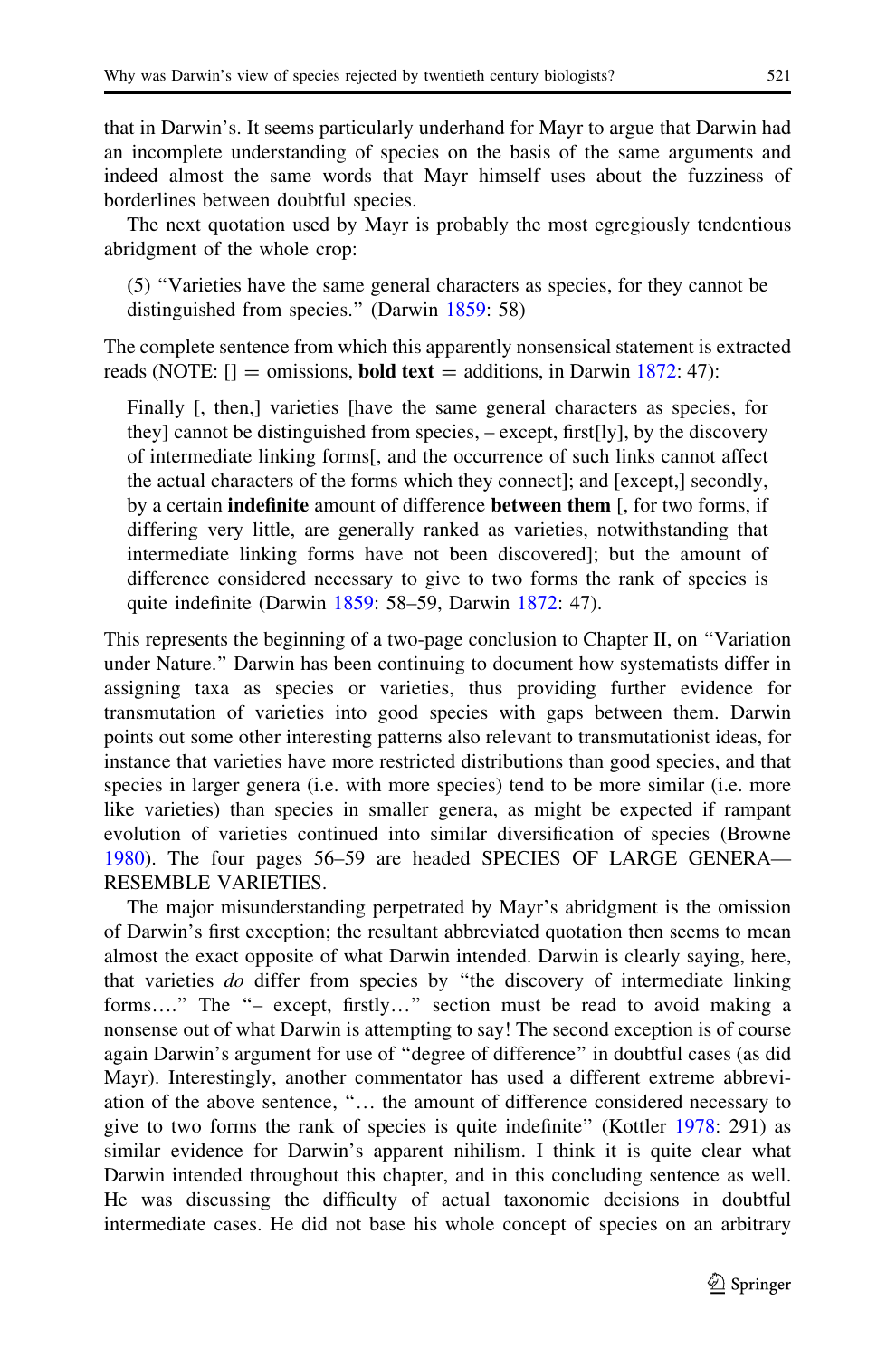degree of difference. His species were instead varieties that had evolved gaps in morphology.

A different kind of misreading is often done with Darwin's chapter VIII, Hybridism, as I have previously argued (Mallet [2008b\)](#page-28-0). Here is the next quotation used by Mayr [\(1982](#page-29-0): 267):

(6) ''It can thus be shown that neither sterility nor fertility affords any [clear] certain distinction between species and varieties'' (Darwin [1859:](#page-27-0) 248, Darwin [1872](#page-27-0): 237. Also used by Hull [1967](#page-28-0): 336)

Darwin is actually arguing here against the prevailing view, most notably from Buffon, for special creation of species on the grounds of unbridgeable gap of sterility. However, he starts by seeming to state the converse:

''The fertility of varieties, that is of the forms known or believed to have descended from common parents, when intercrossed, and likewise the fertility of their mongrel offspring, is, on my theory, of equal importance with the sterility of species; for it seems to make a broad and clear distinction between varieties and species'' Darwin [1859](#page-27-0): 246).

It seems to make a clear distinction, and Darwin agrees there is a good correlation between hybrid sterility or inviability and species status. But, he continues, there are cases of sterility within species, and cases of fertility between species. Because of our knowledge of similar cases of mismatch, evolutionary biologists today agree with Darwin that sterility and inviability does *not* make an absolutely clear distinction between species (Gourbière and Mallet [2010](#page-27-0)). Darwin is not at all arguing that that reproductive isolation of species is unimportant, but instead that the lack of a precise correlation with reproductive isolation merely demonstrates the evolutionary continuity of sterility among species and varieties (Kottler [1978](#page-28-0)).

The final quotation used by Mayr is from Chapter XIV, the Recapitulation and Conclusion of The Origin:

(7) ''In short, we shall have to treat species in the same manner as those naturalists treat genera, who admit that genera are merely artificial combinations made for convenience'' (Darwin [1859:](#page-27-0) 485. Also used by Hull [1967](#page-28-0): 336; Ghiselin [1969](#page-27-0): 91, Dobzhansky [1970:](#page-27-0) 352; Kottler [1978](#page-28-0): 292; Coyne and Orr [2004](#page-27-0): 10; McOuat [1996:](#page-29-0) 474; Ereshefsky [2009:](#page-27-0) 4!)

Once again we come back, in the summary of the whole book, to problems already dealt with about Chapter II (Mayr's Darwin quotations 1–5, above). Mayr again ignores Darwin's statements on species in the earlier chapter. Mayr even ignores what Darwin said clearly about species further up on this same page 485 (already cited in the section on Darwin's view of species): ''… varieties … are known, or believed, to be connected at the present day by intermediate gradations, whereas species were formerly thus connected.'' Quoted out of context, Mayr's abridgement appears to attribute to Darwin an utterly vacuous view of species. But the argument of Chapter II, summarised further up on p. 485, is that species are distinct from varieties by having gaps in variation between them, although intermediates are common, and it is difficult to make the actual distinction at the boundary between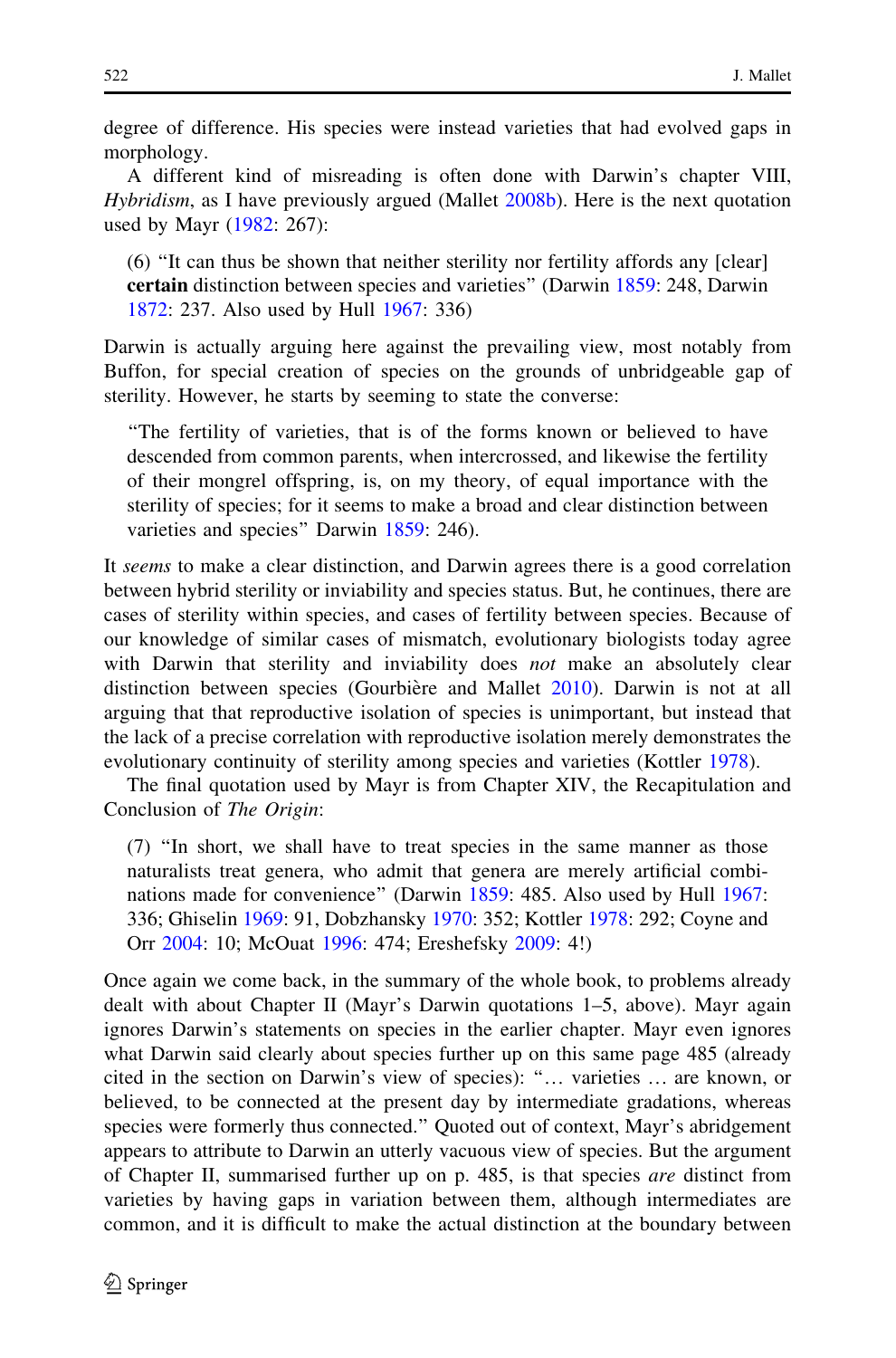<span id="page-26-0"></span>species and varieties in such doubtful cases. Hence, species are as difficult to define as genera for exactly the same reasons of evolutionary continuity. Darwin stressed it like this because, as before, he was trying to persuade the reader that species evolved from varieties, and that genera evolved from species in the same way (Ghiselin [1969](#page-27-0); Kottler [1978;](#page-28-0) Beatty 1985; Stamos [2006\)](#page-30-0). The argument makes as much sense today as it did to Darwin.

Taken in context, therefore, these abridged quotations fail to prove Mayr's thesis. They show neither that Darwin believed all species were continuous with one another, nor that Darwin significantly changed his mind about what species were in the years leading up to The Origin (see also Ghiselin [1969;](#page-27-0) Sulloway [1979\)](#page-30-0).

#### **References**

- Allee WC, Emerson AE, Park O, Park T, Schmidt KP (1949) Principles of animal ecology. W.B. Saunders, Philadelphia
- Andersson M (1994) Sexual selection. Princeton Univ Press, Princeton
- Andersson M, Simmons LW (2006) Sexual selection and mate choice. Trends Ecol Evol 21:296–302
- Arnold ML (2006) Evolution through genetic exchange. Oxford University Press, Oxford
- Avise JC (2000) Phylogeography. Harvard University Press, Boston
- Bailey LH (1896) The philosophy of species-making. Bot Gaz 22:454–462

Bates HW (1862) Contributions to an insect fauna of the Amazon valley. Lepidoptera: Heliconidae. Trans Linn Soc Lond 23:495–566

- Bateson W (1909) Heredity and variation in modern lights. In: Seward AC (ed) Darwin and modern science. Essays in commemoration of the centenary of the birth of Charles Darwin and of the fiftieth anniversary of the publication of The Origin of Species. Cambridge University Press, Cambridge, pp 85–101
- Bateson W (1913) Problems of genetics. Yale University Press, New Haven
- Bateson W (1922) Evolutionary faith and modern doubts. Science 55:55–61
- Beatty J (1985) Speaking of species: Darwin's strategy. In: Kohn D (ed) The Darwinian heritage. Princeton University Press, Princeton, pp 265–281
- Berlocher SH, Feder JL (2002) Sympatric speciation in phytophagous insects: moving beyond controversy? Ann Rev Entomol 47:773–815
- Berry A, Hoekstra HE (2009) Teaching the origin. Curr Biol 19:R9

Bock WJ (1995) The species concept versus the species taxon: their roles in biodiversity analyses and conservation. In: Arai R, Kato M, Doi Y (eds) Biodiversity and evolution. National Science Museum Foundation, Tokyo, pp 47–72

- Bowler PJ (1989) The Mendelian revolution. The emergence of hereditarian concepts in modern science and society. Athlone Press, London
- Bowler PJ (1992) The eclipse of Darwinism, 2nd edn. Johns Hopkins University Press, Baltimore

Bowler PJ (2003) Evolution. The history of an idea, 3rd edn. University of California Press, Berkeley

- Bowler PJ (2009) Geographical distribution in the *Origin of Species*. In: Ruse M, Richards RJ (eds) The Cambridge companion to the ''Origin of Species''. Cambridge University Press, Cambridge, pp 153–172
- Britton NL (1908) The taxonomic aspect of the species question. Am Nat 42:225–242
- Browne J (1980) Darwin's botanical arithmetic and the ''principle of divergence'', 1854–1858. J Hist Biol 13:53–89
- Butlin RK (1995) Reinforcement: an idea evolving. Trends Ecol Evol 10:432–434
- Cain J (2000) Towards a 'greater degree of integration:' the society for the study of speciation, 1939–41. Br J Hist Sci 33:85–108
- Conn HW (1888) The significance of 'variety' and 'species'. Science 11:253–254
- Cook OF (1908) Evolution without isolation. Am Nat 42:727–731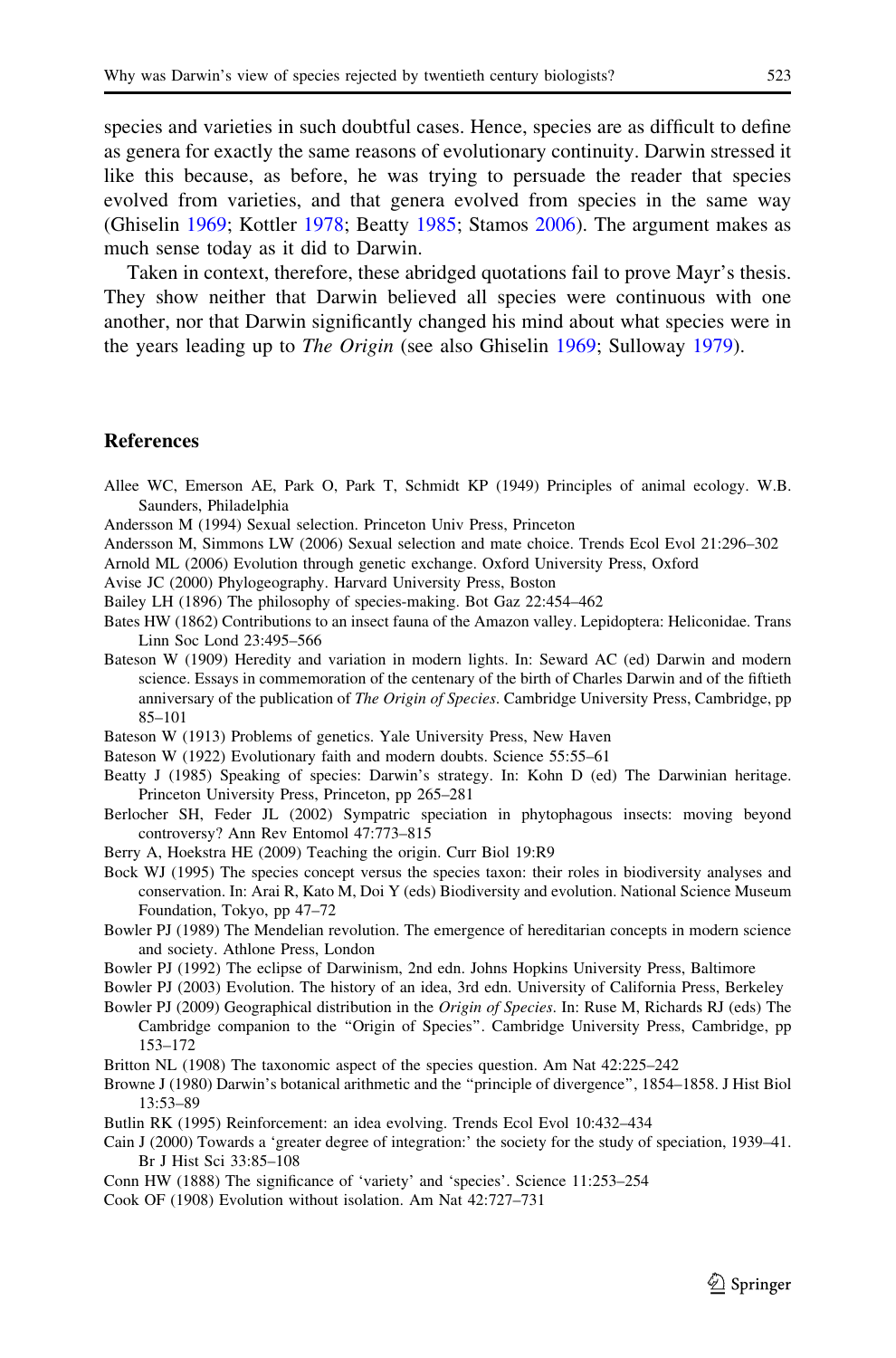<span id="page-27-0"></span>Coyne J (2008) Which science book should the next US president read? The blind watchmaker by Richard Dawkins. Nature 455:464–465

Coyne JA (2009) (Re)reading The Origin. Curr Biol 19:R1

Coyne JA, Orr HA (2004) Speciation. Sinauer Associates, Sunderland

Darwin CR (1859) On the Origin of Species by means of natural selection, or the preservation of favoured races in the struggle for life. John Murray, London

Darwin CR (1863) [Review of] Contributions to an insect fauna of the Amazon Valley. By Henry Walter Bates, Esq. Transact. Linnean Soc. Vol. XXIII. 1862, p. 495. Nat Hist Rev 3:219–224

Darwin CR (1871) The descent of man, and selection in relation to sex. John Murray, London

Darwin CR (1872) The Origin of Species by means of natural selection, or the preservation of favoured races in the struggle for life, 6th edn. John Murray, London

de Queiroz K (1998) The general lineage concept of species, species criteria, and the process of speciation. A conceptual unification and terminological recommendations. In: Howard DJ (ed) Endless forms. Species and speciation. Oxford University Press, New York, pp 57–75

de Vries H (1909) Variation. In: Seward AC (ed) Darwin and modern science. Essays in commemoration of the centenary of the birth of Charles Darwin and of the fiftieth anniversary of the publication of The Origin of Species. Cambridge University Press, Cambridge, pp 66–84

Dobzhansky T (1935) A critique of the species concept in biology. Philos Sci 2:344–355

Dobzhansky T (1937a) Genetic nature of species differences. Am Nat 71:404–420

Dobzhansky T (1937b) Genetics and the Origin of Species. Columbia University Press, New York

Dobzhansky T (1940) Speciation as a stage in evolutionary divergence. Am Nat 74:312–321

- Dobzhansky T (1951) Genetics and the Origin of Species, 3rd edn. Columbia University Press, New York
- Dobzhansky T (1970) Genetics of the evolutionary process. Columbia University Press, New York

Drès M, Mallet J (2002) Host races in plant-feeding insects and their importance in sympatric speciation. Philos Trans R Soc Lond B 357:471–492

Dupré J (1981) Natural kinds and biological taxa. Philos Rev 90:66–90

Dupré J (1999) On the impossibility of a monistic account of species. In: Wilson RA (ed) Species: new interdisciplinary essays. MIT Press, Cambridge, pp 3–22

Ehrlich PR, Raven PH (1969) Differentiation of populations. Science 165:1228–1232

Eldredge N, Gould SJ (1972) Punctuated equilibria: an alternative to phyletic gradualism. In: Schopf TJM (ed) Models in paleobiology. Freeman Cooper, San Francisco, pp 82–115

Elton CS (1927) Animal ecology, new impression with additional notes, 1935 edn. Sidgwick & Jackson, London

Emerson AE (1935) Termitophile distribution and quantitative characters of physiological speciation in British Guiana termites (Isoptera). Ann Entomol Soc Am 28:369–395

Endersby J (2008) Imperial nature: Joseph Hooker and the practices of Victorian science. University of Chicago Press, Chicago

Ereshefsky M (1991) Species, higher taxa, and the units of evolution. Philos Sci 58:84–101

Ereshefsky M (2009) Darwin's solution to the species problem. Synthese

Feder JL (1998) The apple maggot fly, Rhagoletis pomonella: flies in the face of conventional wisdom. In: Howard DJ (ed) Endless forms. Species and speciation. Oxford University Press, New York, pp 130–144

Fisher RA (1930) The genetical theory of natural selection. Clarendon Press, Oxford

Futuyma DJ (1986) Evolutionary biology, 2nd edn. Sinauer, Sunderland

Futuyma DJ (1998) Evolutionary biology, 3rd edn. Sinauer, Sunderland

Gavrilets S, Losos JB (2009) Adaptive radiation: contrasting theory with data. Science 323:732–737

Ghiselin MT (1969) The triumph of the Darwinian method. University of California Press, Berkeley

Ghiselin MT (1974) A radical solution to the species problem. Syst Zool 23:536–544

Ghiselin MT (2004a) Mayr on species concepts, categories and taxa. Ludus Vitalis 12:109–114

Ghiselin MT (2004b) Mayr and Bock versus Darwin on genealogical classification. J Zool Syst Evol Res 42:165–169

Goldschmidt RB (1940) The material basis of evolution. Yale University Press, New Haven

Gourbière S, Mallet J (2010) Are species real? The shape of the species boundary with exponential failure, reinforcement, and the ''missing snowball''. Evolution 64:1–24

Gray A (1888) Darwiniana: essays and reviews pertaining to Darwinism. D. Appleton and Company, New York

Gulick JT (1891) Divergent evolution through cumulative segregation. Smithsonian Rep 1891:273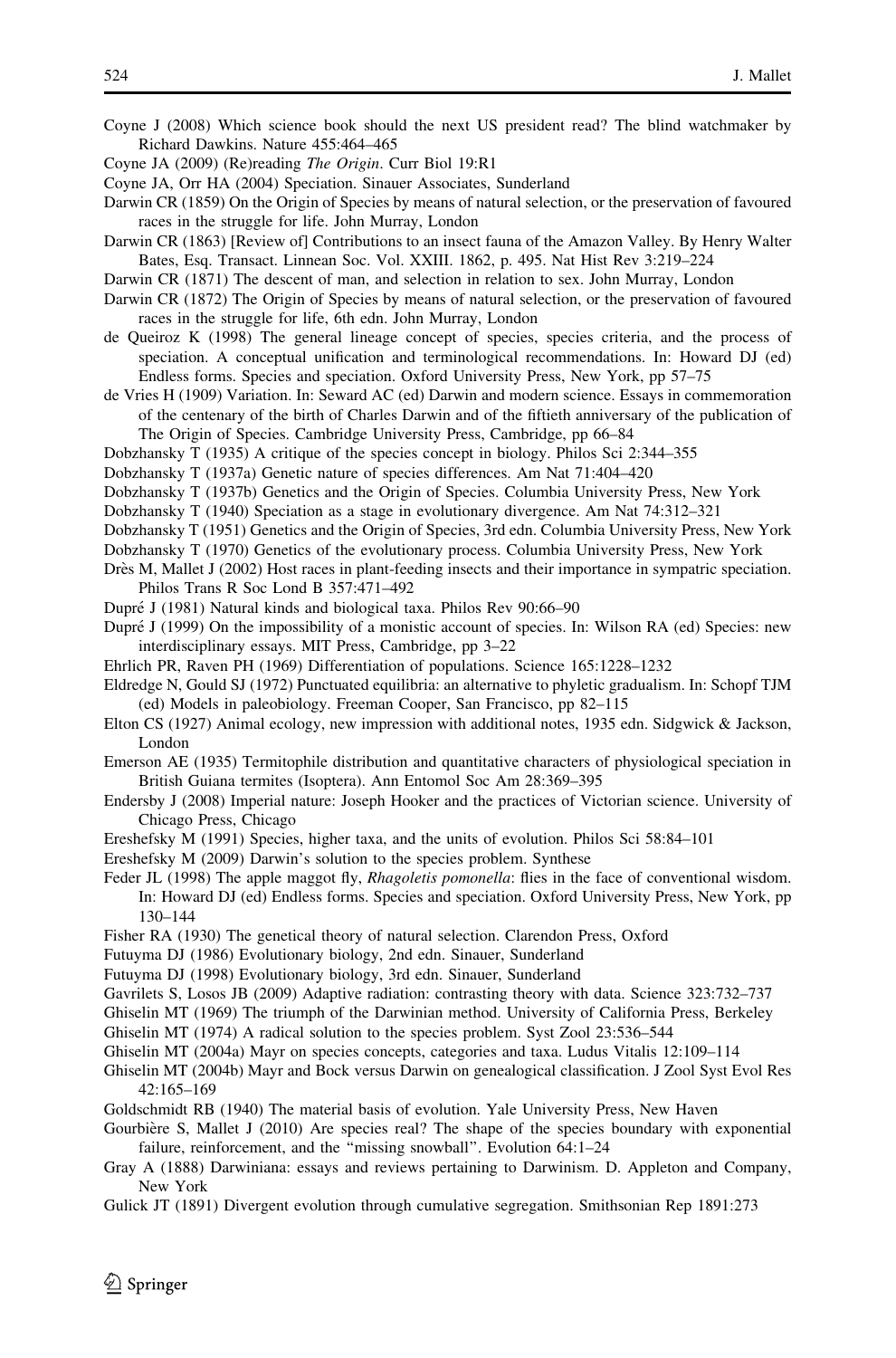- <span id="page-28-0"></span>Gulick JT (1908) Isolation and selection in the evolution of species. The need of clear definitions. Am Nat  $42.48 - 57$
- Haffer J (2007) Ornithology, evolution, and philosophy. The life and science of Ernst Mayr 1904–2005. Springer, Berlin
- Haldane JBS (1932) The causes of evolution. Longmans, Green & Co., London

Hamilton WD (1964) The genetical evolution of social behaviour. J Theor Biol 7:1–52

Hardy A (1965) The living stream. Collins, London

- Hendry AP, Vamosi SM, Latham SJ, Heilbuth JC, Day T (2000) Questioning species realities. Conserv Genet 1:67–76
- Hey J (2006) On the failure of modern species concepts. Trends Ecol Evol 21:447–450

Hull DL (1967) The metaphysics of evolution. Br J Hist Sci 3:309–337

- Hull DL (1968) The operational imperative: sense and nonsense in operationism. Syst Zool 17:438–457 Jordan DS (1905a) The origin of species through isolation. Science 22:545–562
- Jordan DS (1905b) Ontogenetic species and other species. Science 22:872–873
- Jordan K (1905c) Der Gegensatz zwischen geographischer und nichtgeographischer Variation. Z Wissensch Zool 83:151–210
- Judson HF (1996) The eighth day of creation. Makers of the revolution in biology. Twenty-fifth anniversary edition. Cold Spring Harbor Laboratory Press, Woodbury

Kitcher P (1984) Species. Philos Sci 51:308–333

- Knapp S (2008) Species concepts and floras: what are species for? Biol J Linn Soc 95:17–25
- Kohn D (2009) Darwin's keystone: the principle of divergence. In: Richards RJ, Ruse M (eds) The Cambridge companion to the ''Origin of Species''. Cambridge University Press, Cambridge, pp 87–108
- Kottler MJ (1978) Charles Darwin's biological species concept and the theory of geographical speciation. The transmutation notebooks. Ann Sci 35:275–297
- Krementsov NL (1994) Dobzhansky and Russian entomology: the origin of his ideas on species and speciation. In: Adams MB (ed) The evolution of Theodosius Dobzhansky. Princeton University Press, Princeton, pp 31–48
- Lovejoy AO (1968a) The argument for organic evolution before The Origin of Species, 1830–1858. In: Glass B, Temkin O, Straus WL (eds) Forerunners of Darwin: 1745–1859. Johns Hopkins Press, Baltimore, pp 356–414
- Lovejoy AO (1968b) Buffon and the problem of species. In: Glass B, Temkin O, Straus WL (eds) Forerunners of Darwin: 1745–1859. Johns Hopkins University Press, Baltimore, pp 84–113

Mallet J (1995) A species definition for the modern synthesis. Trends Ecol Evol 10:294–299

- Mallet J (2001) The speciation revolution. J Evol Biol 14:887–888
- Mallet J (2004) Poulton, Wallace and Jordan: how discoveries in Papilio butterflies initiated a new species concept 100 years ago. Syst Biodivers 1:441–452
- Mallet J (2005) Speciation in the 21st century. Review of ''Speciation'', by Jerry A. Coyne & H. Allen Orr. Heredity 95:105–109
- Mallet J (2006) What has *Drosophila* genetics revealed about speciation? Trends Ecol Evol 21:386–393
- Mallet J (2008a) Hybridization, ecological races, and the nature of species: empirical evidence for the ease of speciation. Philos Trans R Soc B 363:2971–2986
- Mallet J (2008b) Mayr's view of Darwin: was Darwin wrong about speciation? Biol J Linn Soc 95:3–16
- Mallet J (2008c) Wallace and the species concept of the early Darwinians. In: Smith CH, Beccaloni G (eds) Natural selection and beyond: the intellectual legacy of Alfred Russell Wallace. Oxford University Press, Oxford, pp 102–113
- Mallet J (2009) Alfred Russel Wallace and the Darwinian species concept: his paper on the swallowtail butterflies (Papilionidae) of 1865. Gayana, Concepción, vol 73, No. 2, pp 42–54
- Mallet J (2010) Group selection and the development of the biological species concept. Philos Trans R Soc B. doi:[10.1098/rstb.2010.0040](http://dx.doi.org/10.1098/rstb.2010.0040)
- Mallet J, Meyer A, Nosil P, Feder JL (2009) Space, sympatry, and speciation. J Evol Biol 22:2332–2341

Mayr E (1942) Systematics and the Origin of Species. Columbia University Press, New York

- Mayr E (1947) Ecological factors in speciation. Evolution 1:263–288
- Mayr E (1954) Change of genetic environment and evolution. In: Huxley J, Hardy AC, Ford EB (eds) Evolution as a process. Allen and Unwin, London, pp 157–180
- Mayr E (1959) Isolation as an evolutionary factor. Proc Am Philos Soc 103:221–230
- Mayr E (1963) Animal species and evolution. Harvard University Press, Cambridge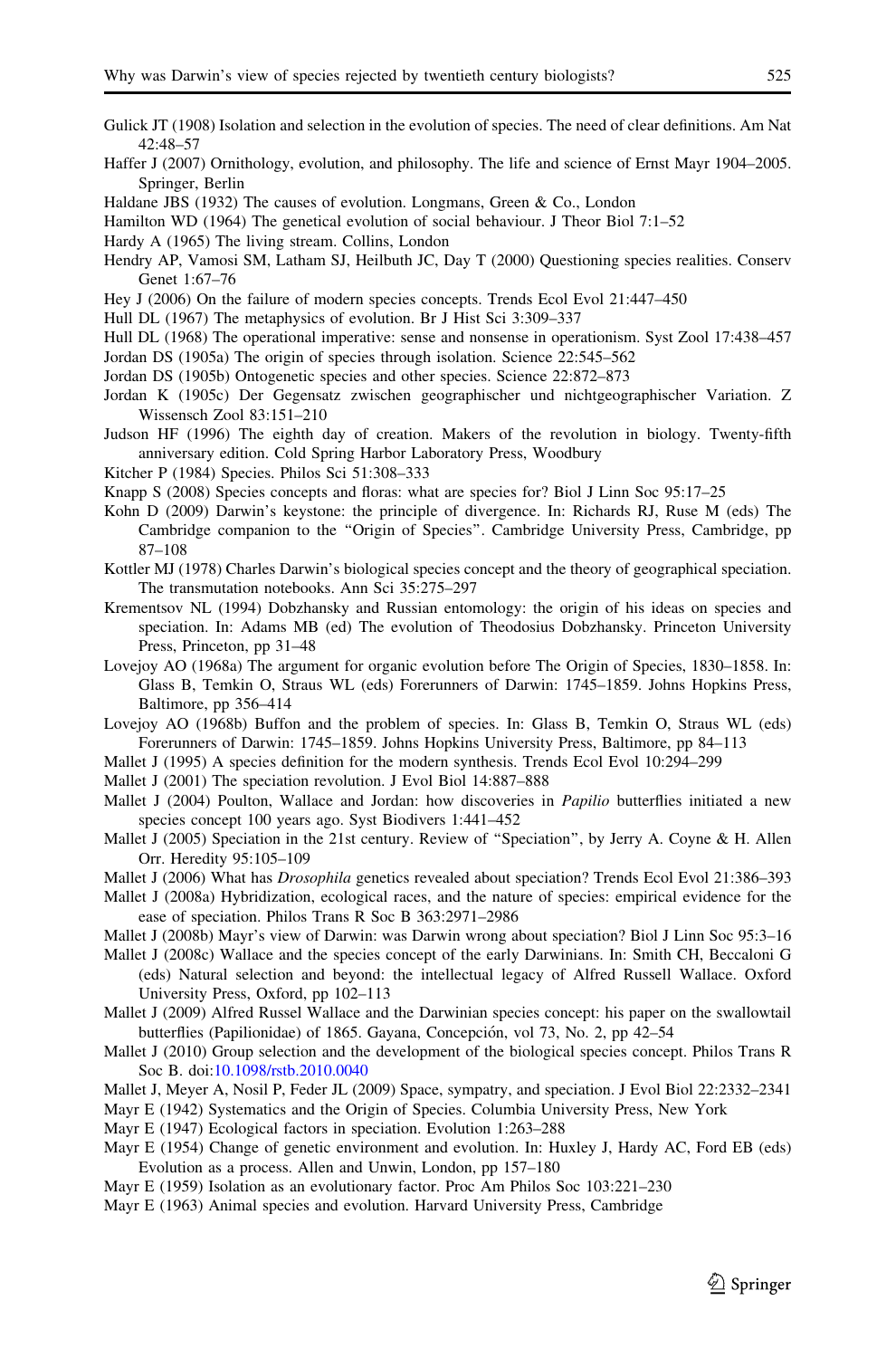- <span id="page-29-0"></span>Mayr E (1964) Introduction. In: Mayr E (ed) On the Origin of Species, by Charles Darwin. A facsimile of the first edition. Harvard University Press, Cambridge, pp vii–xxvii
- Mayr E (1970) Populations, species, and evolution. Harvard University Press, Cambridge
- Mayr E (1981) How I became a Darwinian. In: Mayr E, Provine WB (eds) The evolutionary synthesis. Perspectives on the unification of biology. Harvard University Press, Cambridge, pp 413–423
- Mayr E (1982) The growth of biological thought. Diversity, evolution, and inheritance. Belknap, Cambridge
- Mayr E (1992a) Controversies in retrospect. Oxf Surv Evol Biol 8:1–34
- Mayr E (1992b) Darwin's principle of divergence. J Hist Biol 25:343–359
- Mayr E (1999) Systematics and the Origin of Species, reprinted ed. Harvard University Press, Cambridge Mayr E (2002) Comments by Ernst Mayr. Theor Biosci 121:99–100
- McOuat GR (1996) Species, rules and meaning: the politics of language and the ends of definitions in 19th century natural history. Stud Hist Philos Sci 27:473–519
- Morgan TH (1919) A critique of the theory of evolution, 2nd edn. Princeton University Press, Princeton Orr HA (2009) Testing natural selection. Sci Am 44–51
- Orr HA, Masly JP, Presgraves DC (2004) Speciation genes. Curr Opin Genet Dev 14:675–679
- Paterson HEH (1985) The recognition concept of species. In: Vrba ES (ed) Species and speciation. Transvaal Museum, Pretoria, pp 21–29
- Popper KR (1945) The open society and its enemies, 5th (1966) edn. Routledge, London
- Popper KR (1972) Objective knowledge. An evolutionary approach. Oxford University Press, Oxford
- Poulton EB (1904) What is a species? Proc Entomol Soc Lond 1903:lxxvii–cxvi
- Price T (2008) Speciation in birds. Roberts & Co., Greenwood Village
- Pritchard JK, Stephens M, Donnelly P (2000) Inference of population structure using multilocus genotype data. Genetics 155:945–959
- Provine WB (2001) The origins of theoretical population genetics. With a new afterword, 2nd edn. University of Chicago Press, Chicago
- Reydon TAC (2004) Why does the species problem still persist? Bioessays 26:300–305
- Reznick DN, Ricklefs RE (2009) Darwin's bridge between microevolution and macroevolution. Nature 457:837–842
- Rice WR (1998) Intergenomic conflict, interlocus antagonistic coevolution, and the evolution of reproductive isolation. In: Howard DJ (ed) Endless forms. Species and speciation. Oxford University Press, New York, pp 261–270
- Richards OW, Robson GC (1926) The species problem and evolution. Nature 117(345–347):382–384
- Ritchie MG (2007) Sexual selection and speciation. Ann Rev Ecol Evol Syst 38:79–102
- Robson GC (1928) The species problem. An introduction to the study of evolutionary divergence in natural populations. Oliver and Boyd, Edinburgh
- Romanes GJ (1886) Physiological selection; an additional suggestion on the origin of species. J Linn Soc Lond (Zool) 19:337–411
- Rothschild M (1983) Dear Lord Rothschild. Birds, butterflies and history. Hutchinson, London
- Rundle HD, Nosil P (2005) Ecological speciation. Ecol Lett 8:336–352
- Ruse M (1975) Darwin's debt to philosophy: an examination of the influence of the philosophical ideas of John F.W. Herschel and William Whewell on the development of Charles Darwin's theory of evolution. Stud Hist Philos Sci 6:159–181
- Ruse M (1987) Biological species: natural kinds, individuals, or what? Br J Philos Sci 38:225–242
- Schindewolf OH (1936) Paläontologie, Entwicklungslehre und Genetik. Kritik und Synthese. Bornträger, Berlin
- Schluter D (2009) Evidence for ecological speciation and its alternative. Science 323:737–741
- Seward AC (ed) (1909) Darwin and modern science. Essays in commemoration of the centenary of the birth of Charles Darwin and of the fiftieth anniversary of the publication of The Origin of Species. Cambridge University Press, Cambridge
- Sloan PR (2009) Originating species. Darwin on the species problem. In: Richards RJ, Ruse M (eds) The Cambridge companion to the ''Origin of Species''. Cambridge University Press, Cambridge, pp 67–86
- Smith AB (1994) Systematics and the fossil record. Documenting evolutionary patterns. Blackwell, Oxford
- Smocovitis VB (1996) Unifying biology. The evolutionary synthesis and evolutionary biology. Princeton University Press, Princeton
- Sokal RR, Crovello TJ (1970) The biological species concept: a critical evaluation. Am Nat 104:107–123